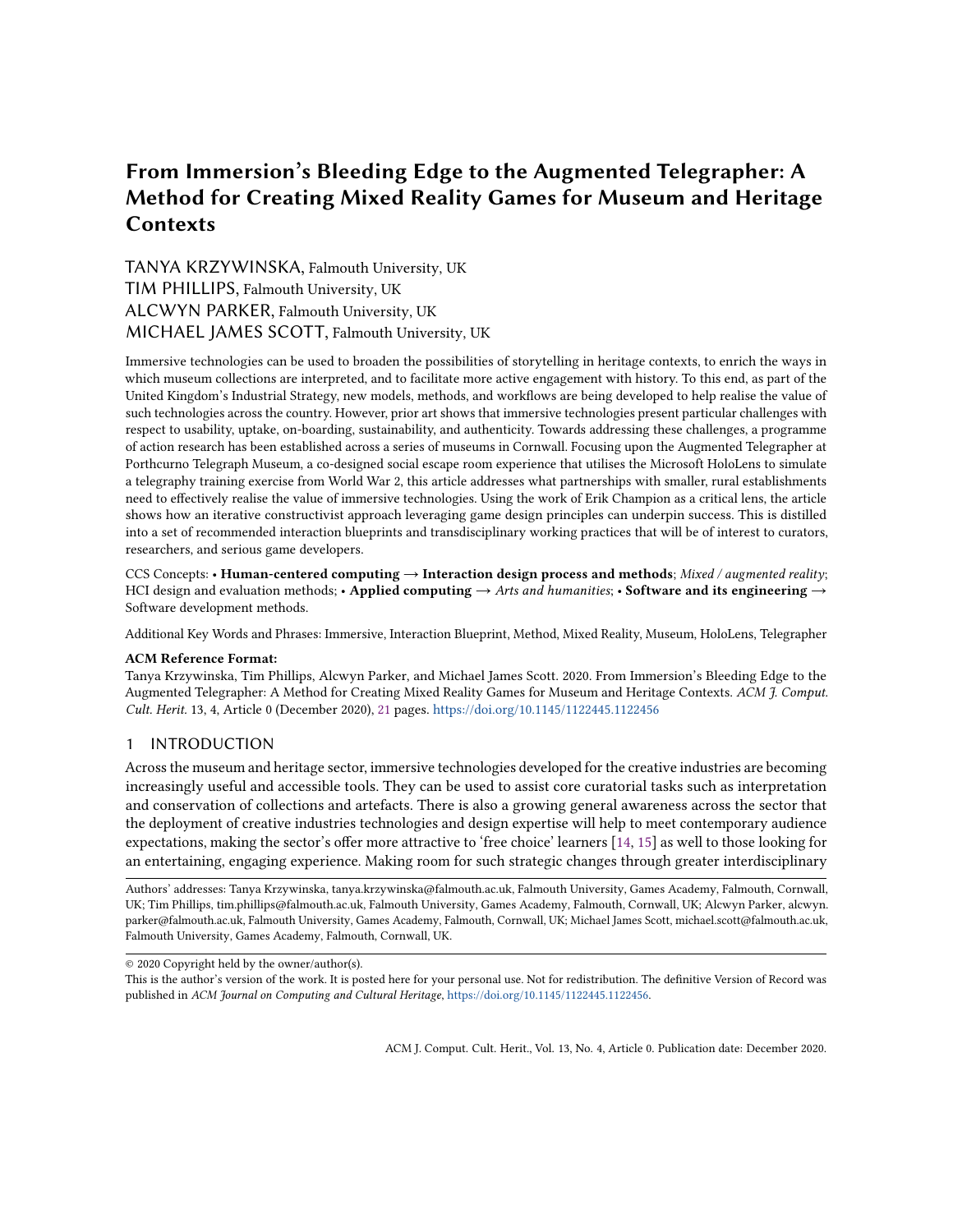#### 0:2 • Krzywinska et al.

collaboration has clear value for institutions, curators and trustees, not just to engage more effectively with their audiences but also in support of their plans to attract the investment needed to protect and conserve their collections. Engagement with creative industries technologies to assist conservation alongside enriching and diversifying visitor engagement is widely regarded as necessary if the sector is to create the conditions for future sustainability.

Working with far more limited resources, this does however present smaller museums with a significant challenge in both resourcing and internal culture change. In all cases what is required is the development of a body of knowledge based on the critical evaluation of practical design solutions developed for individual museum contexts [\[7,](#page-19-2) p. 11]. In addition, through the course of our museum-context design practice, we have developed in discussion with our museum partners a number of prescriptions for workflow methods for co-design and user testing which aim to bridge some of the gaps between game development and the context of museum and heritage. Developed specifically within an interdisciplinary context, such knowledge aims to support the sector in its goal to bring their collections and sites to life for modern audiences through the use of creative industries technologies and interaction design in cost-effective, creative and resourceful ways. Our overarching collective mission for this research is for heritage sites and museums to be valued by the public as cultural providers because they effectively bring the past into the present, using, what Erik Champion calls, 'contextually appropriate interaction' [\[7,](#page-19-2) p. 12].

The research reported in this article aims to address the following question: What methods are needed to effectively realise a social immersive cultural heritage installation in a small, rural museum context? The case of the Augmented Telegrapher approaches this question through three perspectives: (i) the strategies to interpretation representation that are needed to effectively utilise the affordances of immersive technology, (ii) the approaches to design authorship which are needed to address issues surrounding difference in audience expectations and literacy, (iii) the methods needed to mitigate the risks associated with complex technologies, as well as (iv) interdisciplinarity and interprofessionality.

As a group of academics and researcher-practitioners with a collective background in games, computing, interaction design and the humanities, and currently working to support the heritage sector, the authors have found that the co-location of pedagogical theory, experience/game/interaction design and development, alongside curatorial practice has generated sometimes unexpected challenges and affordances. Methodological, discursive and conceptual differences between the various modalities are much in evidence; working together across disciplinary and sectoral divides is nonetheless a rich proving ground for design and user testing of emergent technologies. This context has the additional bonus of providing a comparative means of critical reflection that is challenging some of our basic assumptions. These differences coalesce around: methods and practices of interpretation; the ways in which we understand users (users v. visitors); literacy and technicity; conceptions of authorship; approaches to development (waterfall v. agile); frameworks such as approach to timescales in terms of testing and implementation. We will go on to discuss these nodes of difference in detail throughout the paper. Throughout our collaboration with the sector, we have encountered and found ways (to varying degrees of success) around problems arising from the rapid changes in the support of 'cutting edge' technology and the general skill sets of museum staff and volunteers who must manage any technology used on-site.

The foundation on which this paper's analysis rests is a collaboration between a British Museum, The Telegraph Museum, based in Porthcurno, Cornwall UK, a group of game development specialists working in academia from the Games Academy at Falmouth University, and a regional museum advocacy and development agency, Cornwall Museum Partnership (CMP). Cornwall is a rural area based at the furthest South-West tip of the country and is an area dependent on tourism. These three groups worked together to conceive of and develop an 'escape room' experience based in the 'tunnels' located at the Telegraph Museum (PTM). Thereby we undertook our research through the practical and iterative development of a commercially viable group co-located immersive experience. The project took place over a two-and-half year period and was funded by two grants from the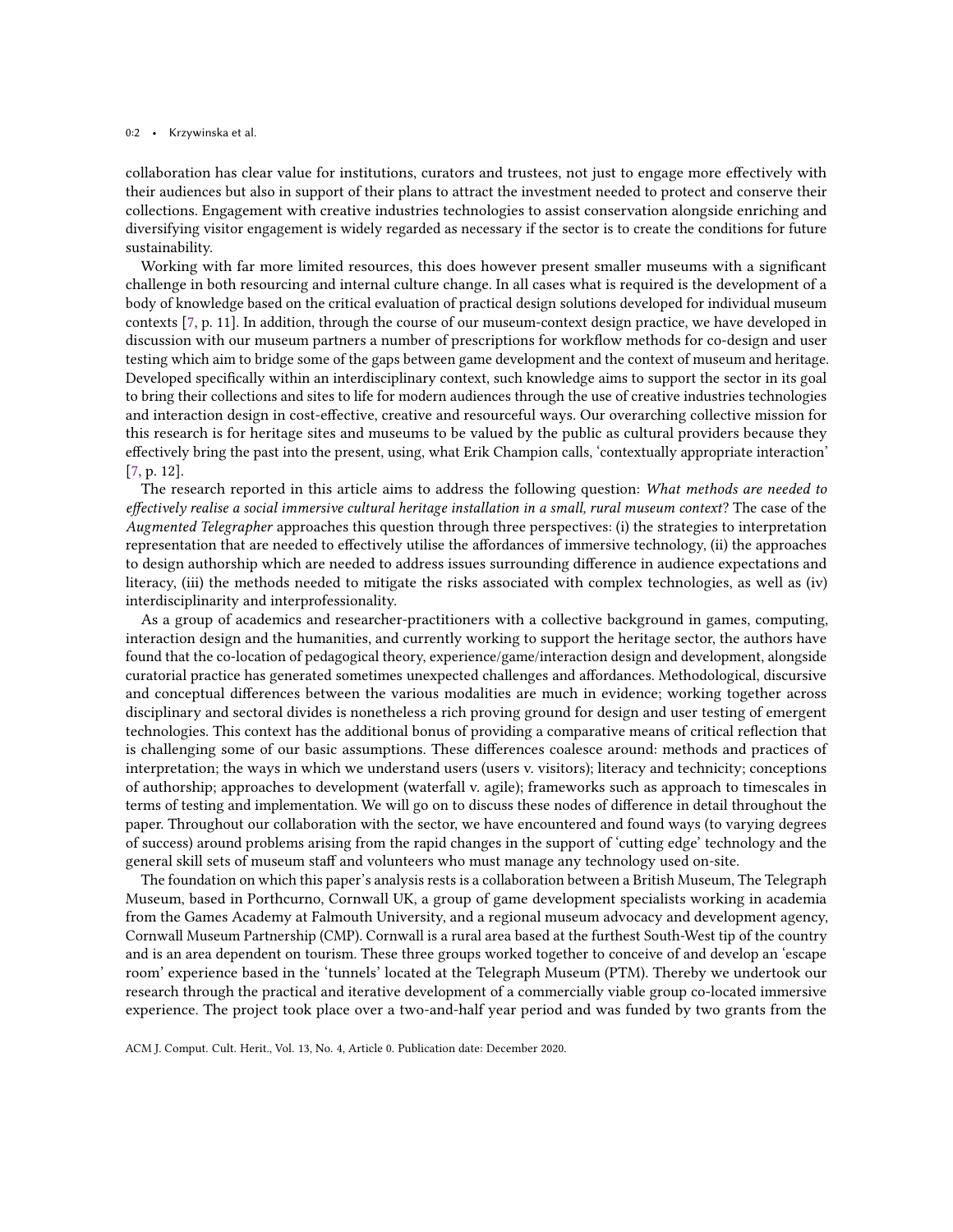Arts and Humanities Research Council which were then extended into a further collaboration funded by the Coastal Communities Fund, to which the Local Enterprise Partnership became an additional partner to provide five Cornish museums with immersive content. Based on that collaboration as a form of primary research, this paper evaluates the technical and cultural learning that we gained in designing and developing an immersive game experience using Microsoft's HoloLens, virtual reality and beacon technologies in the context of a museum. Central to this evaluation is our diagnostic examination of the synergies and dissonances that arise when curation, culture, and computing are brought together.

It is therefore the aim of this paper to share what we have learned from our on-going experience of working on a collaborative long-term immersive experience project for the benefit of museum and heritage managers, trustees and curators, academic researchers - museum, cultural, computer and game studies as well as the digital humanities, in addition to designers and technologists, and businesses looking to partner with those in the museum and heritage sector. We hope that our evaluation will help others working to create immersive experiences across sectors.

# 2 LITERATURE REVIEW

There is a considerable body of prior art, with recently published reviews highlighting the widespread application of immersive technologies in cultural heritage contexts [\[2,](#page-19-3) [16\]](#page-19-4). Existing research on the use of immersive technologies and design in museums fall broadly into two main categories. The first focuses on the development of virtual museums, online collections or on the use of Virtual Reality or Augmented Reality as a means of remotely touring a site [\[8,](#page-19-5) [9,](#page-19-6) [33\]](#page-20-1). Using augmented reality (AR), Nguyen [\[31\]](#page-19-7) places the users as witness of a historical battle. The second group shifts concern to the use of game design as a means of creating a more participatory experience for players [\[1,](#page-19-8) [4,](#page-19-9) [35\]](#page-20-2).

The Augmented Telegrapher represents a movement into an emergent third group, where game mechanics are integrated into Mixed Reality on location. While guidelines already exist to guide such endeavours, they tend to focus on digital storytelling (e.g., [\[39\]](#page-20-3)) and seldom make reference to the challenges and opportunities presented by immersive technology. As such we follow Kidd and Neito's [\[20\]](#page-19-10) research review of immersive experiences, which finds that interaction provides an important tool for immersive experiences in museums. As Barbara [\[1\]](#page-19-8) demonstrates, VR and AR in museums is rarely leveraged to provide agency for visitors. In support of the development of greater user agency in the immersive context, as game designers, we take up Barbara's provocative challenge to develop strategies to support a model of co-design for interaction that involves not only end-users (visitors) but also museum curators, historians and staff.

It is only recently that it has been possible to create collaborative, multi-user mixed reality experiences, as such there is little research in this area. There has been some research on the technical tools and design for multiplayer collaborative AR-based educational escape rooms, notably the Amelio project at Tilburg University [\[34\]](#page-20-4). The project sought to develop team building experiences and evaluate Unity tools. It was not designed for a public museum space.

Haptics have been a feature of some museum installations, including the use of haptics for handling fragile objects at Manchester Museum developed by Touch and Deliver systems. Given the importance placed on the inclusion of both the tangible and intangible as integral to cultural heritage, we have experimented with bringing together character, story, puzzles along with real objects in our escape room design. As such our research question arises out of the gaps left between the different modes of research in the museum space and through mixed reality, we can synthesize elements to produce a step forward in immersive design research.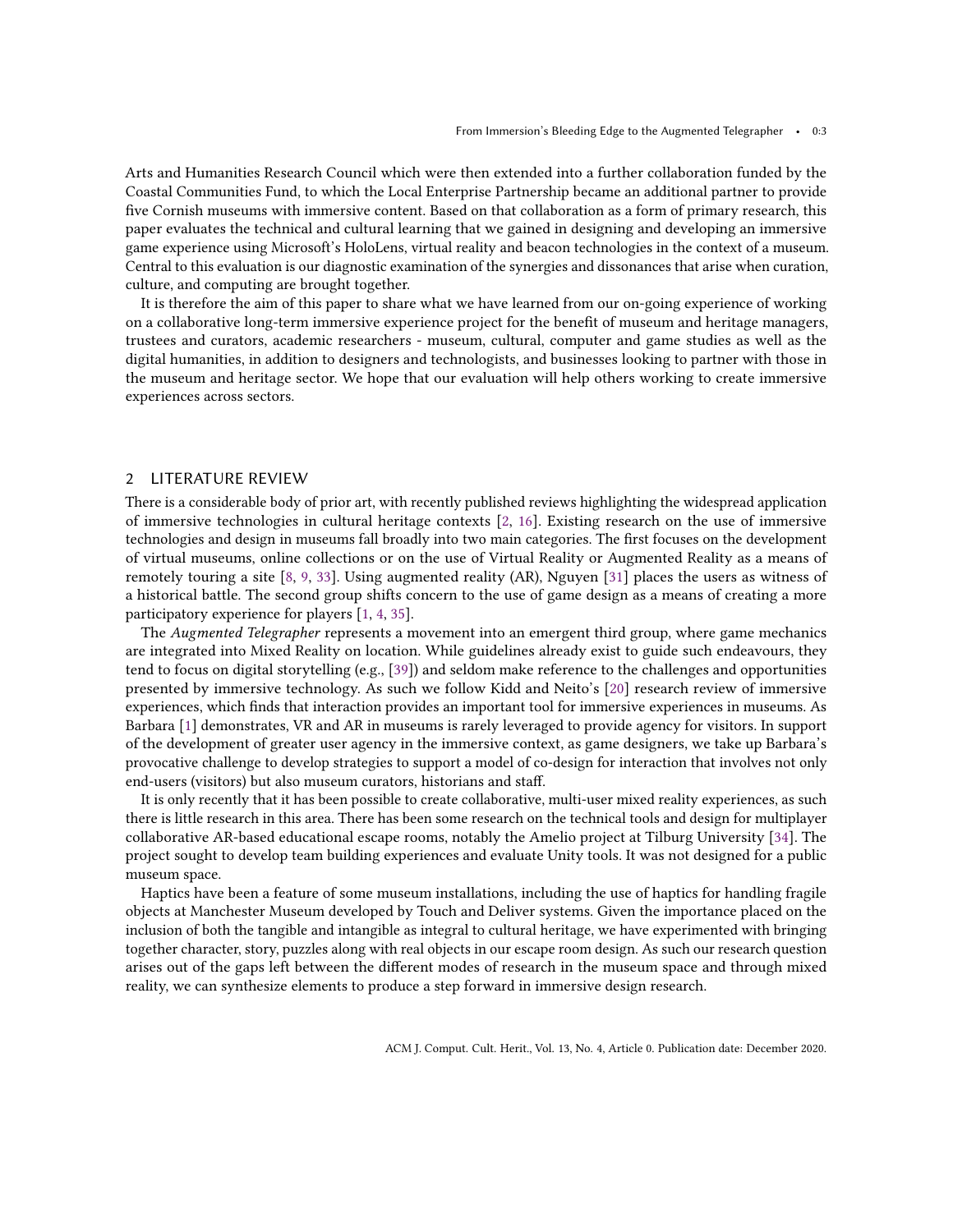#### 0:4 • Krzywinska et al.

## 2.1 Immersion expectations and Museum Contexts

A primary factor that informs the movement towards a more pervasive use of creative industries technologies as interpretative and curatorial tools is found in the now widespread cultural appetite for user-centred immersive experiences. As we will argue, such an appetite leads to a mode of practice that suits very well the milieu of 'free choice learning' that characterises visitor engagement within heritage and museum contexts [\[14\]](#page-19-0).This expectation is also where game and interaction design can provide the know-how, methodologies and expertise that can help address the nature of the need [\[7,](#page-19-2) p. 14] [\[8\]](#page-19-5) games are after all largely responsible for the creation of this widespread cultural appetite. As Rabbie Hier, founder of the Museum for Tolerance in Los Angeles, noted back in 1993, 'we have to use the medium of the age' (cited in [\[46,](#page-20-5) p. 355]). While smaller museums may not have access to such expertise or indeed the resources to make games that 'synthesize narrative, conjecture computer-generated objects, contextually constrained goals, real-time dynamics data, and user-based feedback' [\[46\]](#page-20-5), one of the conclusions of this paper is the pressing need for an open-source platform alongside a blueprint for working methods that supports diverse forms of immersive development to include those with minimal resources. In addition to which we argue that AR in particular is becoming increasingly within reach across the whole sector and this needs relevant support.

'Immersive' experience development has been high on the Creative Industries agenda in the UK, with the support of the 'Audiences of the Future' Industrial Challenge fund; this sponsored activity reaches across sectors and brings together a range of different disciplines. While this aims high, upwards to showcase technical innovation and design sophistication, it also marks a growing culture of cross-sector and interdisciplinary collaboration in the museum and heritage sector.

### 2.2 Defining Immersion

The concept of 'immersion' has become common currency in contemporary culture and has been adopted by both creative and heritage industries making use of a term that arose from the latest round of virtual and augmented reality headsets, developed by Oculus, Microsoft and Magic Leap. This idea is now deeply embedded in the arts and humanities, and although there are debates about the rhetorical use of the term, in the main, is commonly used to refer to a sense of being transported by the power of sounds, words and/or images into a fictional world or space. Even in the early days of virtual reality however, distinctions were made between perceptual immersion (fooling the senses), as Howard Rheingold [\[38\]](#page-20-6) and Alison McMahan [\[25\]](#page-19-11) noted, as opposed to a more fragile sense of deep emotional engagement with events in the fiction [\[30\]](#page-19-12). Games aim to create a multi-levelled sense of immersion for players: often games solicit cognitive engagement through their gameplay mechanics and while a more emotional engagement is developed through the players connection to their game character and through the design of the environment in which the mechanics appear (see [\[22\]](#page-19-13)). We have sought in our practice to bring such tried and tested methods to our work with museum partners.

Immersion is regularly conflated with 'presence', 'suspension of disbelief' or 'transportation'; these terms are certainly overlapping and in general sense refer to a set of properties that are regarded as synonymous with expectations of contemporary media. It becomes clear when extrapolating from debates around immersion within game studies and the digital humanities [\[23,](#page-19-14) [25\]](#page-19-11) that the immersion gains its contemporary rhetorical power not just in relation to the power of a fictional aesthetic experience but also in terms of a powerful perceptual and interactive experience. In this the experience expected is more than simply the use of supplementary interactables in the museum space. As articulated by the blended reality, haptic-based 'escape room' experience that we have created within our collaboration, our working and situated definition of immersion has come to mean: a structured experience that through story and game mechanics enhances a sense of presence in the location and which seeks to transport to some extent users into a historical dimension where they are active participants who gain a palpable sense of the types of activities that were carried out in the location.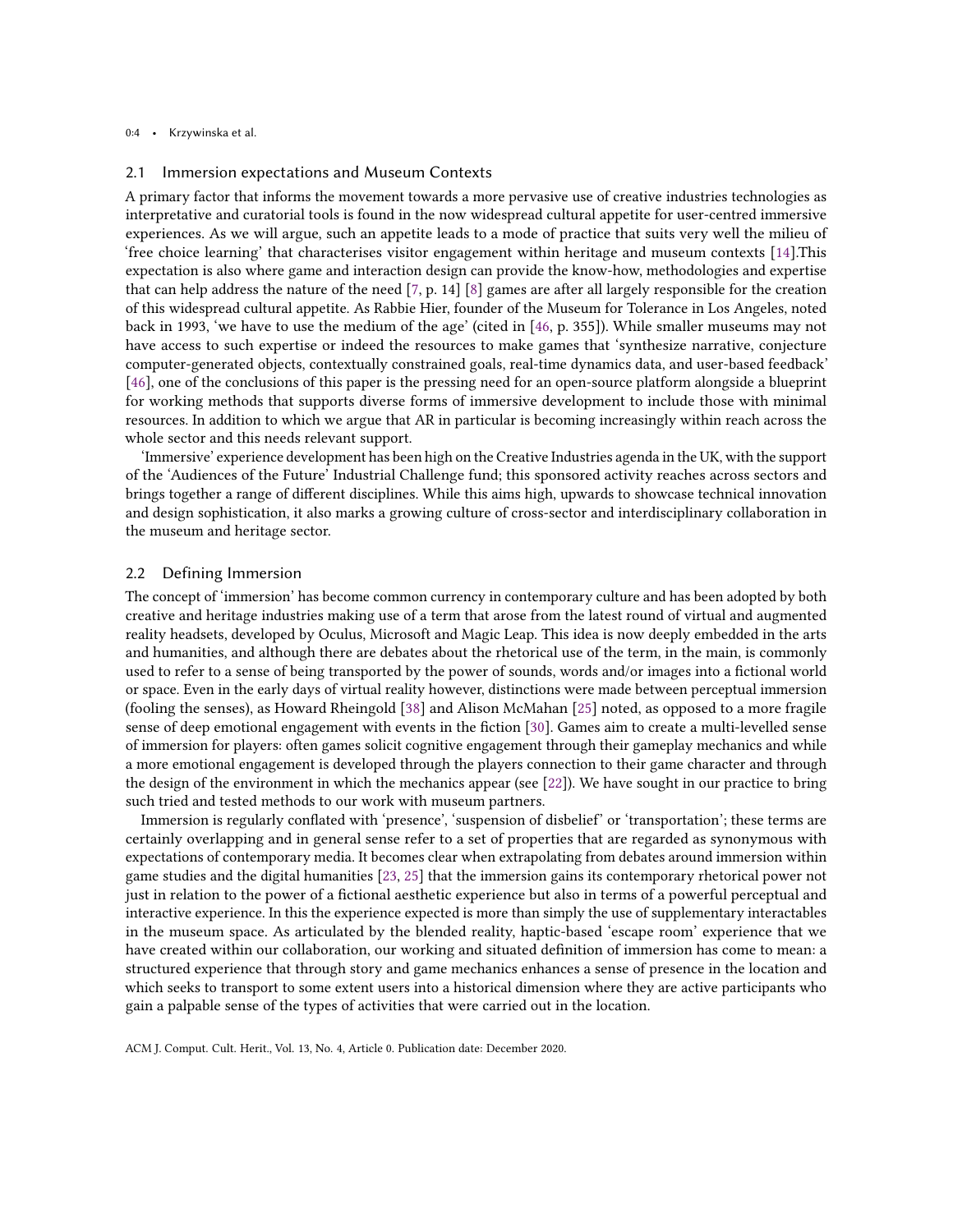From Immersion's Bleeding Edge to the Augmented Telegrapher • 0:5



Fig. 1. Porthcurno's tunnels, dug and built in just 10 months to withstand a bomb blast.Photo ©The Porthcurno Collections Trust 2019, Telegraph Museum, Porthcurno.

We set out to create an immersive and engaging experience for players using a number of different methods unified by narrative and using the affordances of the HoloLens. We sought to create historical relevance for the players by overlaying computer-generated assets (artefacts such as a ship at sea and a galvanometer device) in the real space of Porthcurno Telegraph Museum's tunnels, built in WWII to house vital global communications technology (see Figure 1). We gave players tasks which required physical and mental dexterity to undertake, placing those players in the shoes of new communications recruits, thereby mimicking the tasks undertaken in the location during World War II but facilitated by a combination of the headsets and real objects. In addition we wove a narrative around a set of puzzles that needed to be solved, with the aim of creating both cognitive and emotional engagement. All of these aspects were deployed to encourage players to enact tasks conducted by those in the past, cast in an adventure game format, thereby augmenting an already strong sense of presence provided by the player's location in the tunnels.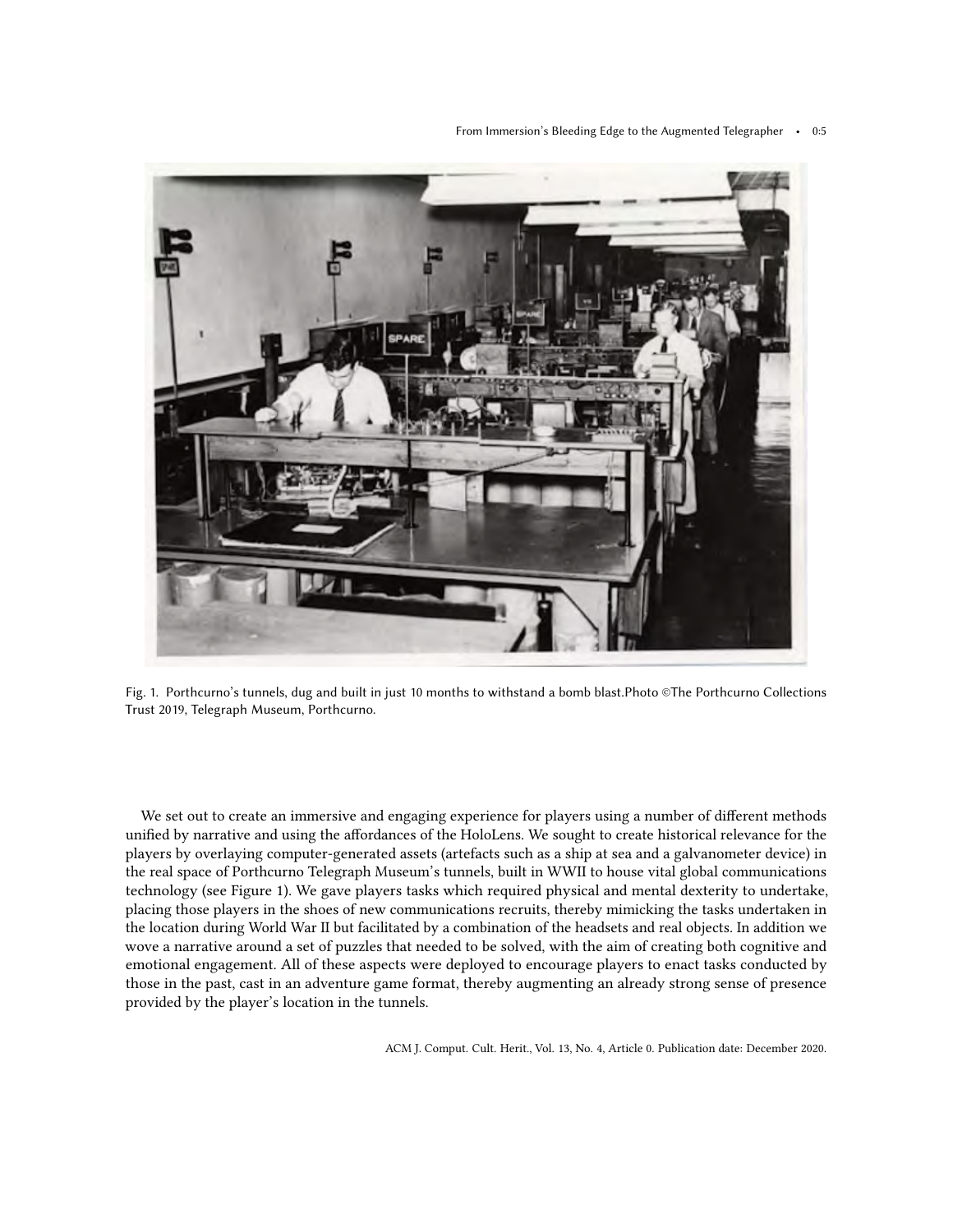### 0:6 • Krzywinska et al.

### 2.3 The Charge of Immersion as Spectacle

The current cultural desire for immersion is however one that has attracted criticism and is often seen by critics in terms of a consumer-focused distraction [\[36,](#page-20-7) p. 514] that is far from educational in intention. Museums who deploy interactive and immersive installations can run the risk of appearing to some as wanting to privilege footfall over education. Some critics have regarded the heritage industry as buying too heavily into postmodern spectacle, wherein the heavy complexities of history are cast off in favour of in authentic theme park aesthetics. This is a potential charge that as developers of a blended reality game in a heritage context we take very seriously. The novelty value of augmented technology and its seeming magical ability to put convincing geometry in real space along with the concomitant narrative and game mechanics could very possibly overshadow the everyday realities of what it was like to be working at Porthcurno during World War II. However, unlike the concept of the virtual museum, our design intention was very much to work in the real location and for the players to undertake tasks that while not fully simulated nonetheless gave a real sense through both cognitive and sensory experience of the place and what happened there. Players must work to actuate this experience, work quite hard in fact, so that this is not a case of simply luxuriating in ready-made image. Instead, the player is active emotionally, creatively and cognitively in the construction of meaning. As such we aimed to create a context for meaningful and focused activity, lending to the user a palpable sense of lived reality admittedly couched as a story but one that puts the player in more direct contact with the purpose of the telegraph station as a kinetic means of cutting through what we might call the opaqueness of history and place. That the experience is a mediated one should not in itself be denigrated, mediation providing the nub of postmodern critiques of consumerist culture; it was very important to us as developers that our designs adhered to constructivist notions of learning providing for players the fuel for rich interpretational and improvisionational activity of the type found in role-play formats and a strong sense of problem-solving agency, chiming therefore with the approach demonstrated by many of the telegraph station's staff working at their own time's bleeding edge of communications technology.

Various cultural commentators have drawn our attention to an escalating expectation for an increase in the perceptual fidelity and novelty of computing-based immersive experiences. Simulation has often been a guiding trajectory in graphics and physics modelling, demonstrating what Tom Gunning has noted of early narrative cinema, a tendency towards an aesthetics of what filmmaker Sergei Eisenstein called 'illusory imitativeness' [\[45,](#page-20-8) p. 66]. This has certainly driven technological development in games and also the ways in which some games technologies are marketed and indeed recycled (bigger, brighter, more convincing graphical environments). We can therefore trace the cultural appetite for immersion through these channels and this is a key to opening new and under-engaged markets for the heritage sector. As Benardou et al [\[3,](#page-19-15) p. 1] identify, a growing number of museums, galleries and libraries are seeking to leverage, 'the capabilities of contemporary technologies in visualizing and representing cultural objects beyond text, and occasionally borrowing ideas from the entertainment industry.'. However, the novelty value of new immersive technologies to the leisure market to which museums that charge want to appeal comes at an additional price – both in terms of support from hardware developers and in terms of reliability. We go on to evaluate our particular encounter with the bleeding edge of immersive technology below in 3.0.

# 2.4 Authorship versus User-led design

We have changed quite profoundly our approach to the development of immersive experiences within the museum context since we began our work on Augmented Telegrapher Escape Room experience. We've moved away from a more authorial, artist-lead approach to a more community-based approach. This was in part because we needed to work with the practices that museums adhere to as best practice in their strategic approaches to appeal to their audiences. Along the way other benefits emerged, including creating a context where we could fold together more effectively our diverse skills and approaches. We've moved from working in parallel with our museum partners

ACM J. Comput. Cult. Herit., Vol. 13, No. 4, Article 0. Publication date: December 2020.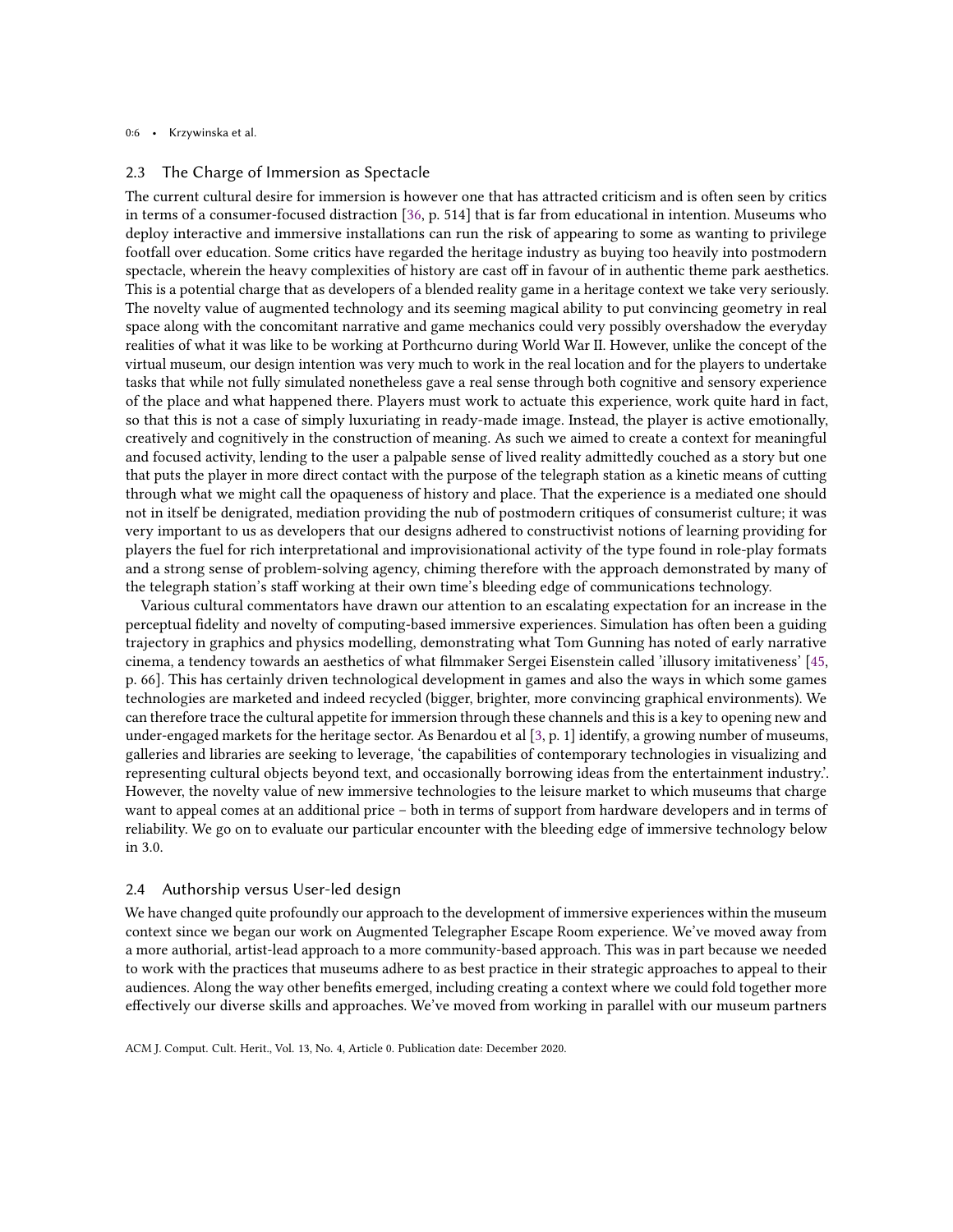towards the implementation of a more integrated ecosystem and in so doing we have avoided the bear-trap of a behaviourist model of education and practice that the artist-lead model tends to lead to. As such our approach to user testing and evaluation has also altered (discussed below in 4.0).

Throughout our collaboration, we have continued to ask how it is that we can create more meaningful content with our museum partners. What we aimed to do was create something more than simply a bit of virtual spectacle, instead to develop what Champion calls an 'experiential learning mechanism' [\[6,](#page-19-16) p.1 ]. The aim of which is to bring together the specifics of place, realism and culture, through a deep and highly appropriate form of interaction. Arguing in contrast to the postmodern critique, Mosaker [\[29\]](#page-19-17) suggests that simulated spaces don't necessarily in their own right create user enjoyment, content might have a realist caste, but in a museum context it is authenticity that matters. As Champion [\[6,](#page-19-16) n.p] notes in his consideration of the meaning of culture in digital heritage, 'the purpose of heritage is not just to preserve but also to communicate cultural significance' advocating that realism needs not only to be graphical but must also provide 'contextually appropriate interaction'. Therefore, and building on Champion's diagnosis, the axiom that we conclude that best fits the augmented and immersive bill in a specific museum context is that 'being there' must be located in a specific there (ie spatially) and in a specific then (ie temporally). We would argue that Augmented Reality technology is rapidly becoming the best way to achieve this and therefore is what defines 'immersive' in this context. This does however need a bespoke framework to support its contextual specificity.

# 3 THE AUGMENTED TELEGRAPHER

### 3.1 From interactables to a more fully realised experience

Functional head mounted displays (HMD) have been around since the mid 80s. One of the most notable being the NASA VIEW system, a full stereoscopic head-tracked HMD that filled an entire room, required numerous engineers to operate it and achieved reasonable low performance in terms of tracking and display latency. The development of immersive technologies has been comparatively slow compared to other technologies such as personal computers and mobile phones. However, mobile rapid growth in consumer mobile technologies has been instrumental in the recent immersive technologies boom. Many of the modern HMDs could be thought of as mobile phones with novel displays. The advantage of the HMD for delivering augmented content has the advantage of lining up directly with the user's eyes and filling the whole vision, making for a more convincing experience than available with a phone or tablet. This can then be utilised within an Escape Room context to position computer generated imagery and sound directly and convincingly within the space in abeyance to the laws of perspective.

# 3.2 "The original HoloLens will no longer receive major OS updates": Affordances and limits.

With the introduction of HoloLens version one in early 2016, Microsoft shifted the landscape of augmented reality (AR) by producing the first commercially viable, embedded, inside-out tracking AR HMD. The screen technology was fairly standard and lines up with many other smart glasses style products of the time. The biggest innovation was the tracking system to which the lineage can be traced back to the Microsoft Kinect controller. The tracking system works by combining the data from a depth sensor that has a 120° angle of view with four other environmental sensors. One of our major issues lay in the lack of technical support for the admittedly Beta first HoloLens; while we welcomed the freedoms of the HMD and its incredible potential for museum contexts, there were often hurdles to overcome to get the software working and for the headsets to sync up in group task contexts.

A key advantage is that with inside-out tracking there is little to no setup. Users can place the HMD on their head and immediately begin to move around and interact with holograms in the AR environment. They can move from room to room and the spatial mapping algorithm will ensure that any holograms placed in different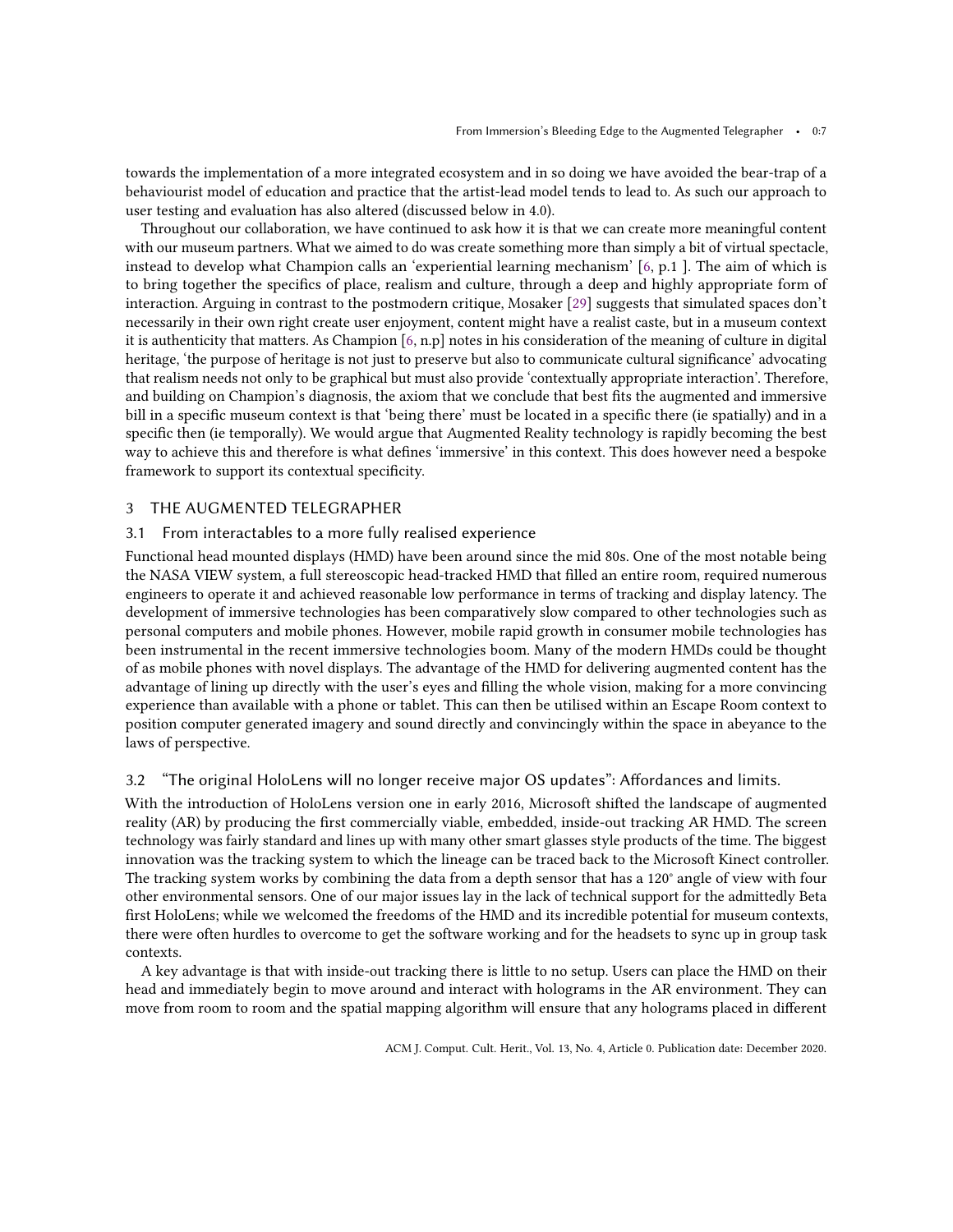#### 0:8 • Krzywinska et al.

rooms persist for the users next visit to that space. The freedom to move and the ability to create an experience that could potentially map to the whole space of a museum is appealing in terms of interpretational affordances and spatial constraints.

The HoloLens has three modes of user inputs: speech recognition, gaze tracking and basic gesture input. By default, the HoloLens recognises two hand gestures: 'bloom' to open and close the main menus and 'air-tap' to select objects in the centre of the user's gaze. Previous research suggests that these gestures are not intuitive enough for new users to pick up straight away and require some training or practice. The gestures are adequate for general use in a context where there is time to learn the subtle nuances of the interface. For gallery, library, archive and museum(GLAM) spaces, on-boarding is critical and should be immediate. Within the context of a museum, we cannot afford for visitors to struggle with the HMD's complex revolutionary interface. To solve this problem we developed a method of interface that lies with sensors placed on a series of real objects that provide the interface for the users. The value of this was surprisingly important in the context of a museum where a great deal of cultural and meaning value is invested in material objects. The objects pay homage to the museum's existing collection through thematic and aesthetic alignment.

All efforts were made to ensure that players could on-board easily. However, some framing of the escape room theme and overall experience was also deemed necessary. In order to familiarise players, an orientation character was developed who can be seen and heard at the start and end of the experience (see Figure [2\)](#page-8-0). This animated character was designed to have a dynamically realistic size and scale to appear to occupy real space to keep in correct perspective as the player moves around the room. Unlike film, there is no predetermined framing of the character (close-up, mid-shot etc.) but even if the player looks away, they will still hear his voice; this gives players a sense of being a 'free agent' within the space. The character was based broadly on an actor popular in British films of the 1940s, David Niven. However, his face and form were based on data capture from one of the team and is voiced by an actor. His clothing is relevant to the location and date that the experience is set in (1943). The script for the experience was developed as a collaboration with Cornwall Museum Partnership and the curatorial team from Porthcurno, alongside game writing tutors within the Games Academy at Falmouth. The use of the character to directly address to players lends a diegetically cogent means of signposting and context, as well as keeping players focused on relevant tasks. Unlike VR's ability to visually surround the user, the limited window provided by the HoloLens, does however rather break the illusion of this character's presence because, if the character is seen close-up, the limits of the screen become all too apparent (HoloLens 2 promises a solution to this letterboxing). As well as reinforcing a sense of lived history within the tunnels location, this character was designed to act as a narrative device to help deliver the story that wraps around the various puzzles. The character functions as a foundational support to the interaction design and as a method of feeding back to players on their progress. In addition, he helps players connect and empathise with the experiences of those who lived and worked at the Station through the war, tallying with VR filmmaker Chris Milk's claim that the immersive storytelling can aid in sharing the experiences of others outside of our own lives [\[27\]](#page-19-18).

# 3.3 Why escape room? Site Specific decision rationale/explain approach.

Real-life escape rooms immerse players in a world of cooperative problem solving. An overarching theme, a coherent narrative and an impending disaster that can with alacrity be averted, drive player motivation while a variety of distinct but related puzzles provide the gameplay (see Figure. [3](#page-9-0) for a hologram used for one these puzzles). Despite the cooperative nature of escape-rooms, teams still compete to complete the escape room in the fastest time. The types of puzzle that can be incorporated into a narrative varies greatly and can span the full breadth of the analogue to digital continuum. Big budget experiences may include sophisticated technology, whereas grassroots escape rooms may take a 'hack and tinker' approach. According to Scott Nicholson [\[32,](#page-20-9)

ACM J. Comput. Cult. Herit., Vol. 13, No. 4, Article 0. Publication date: December 2020.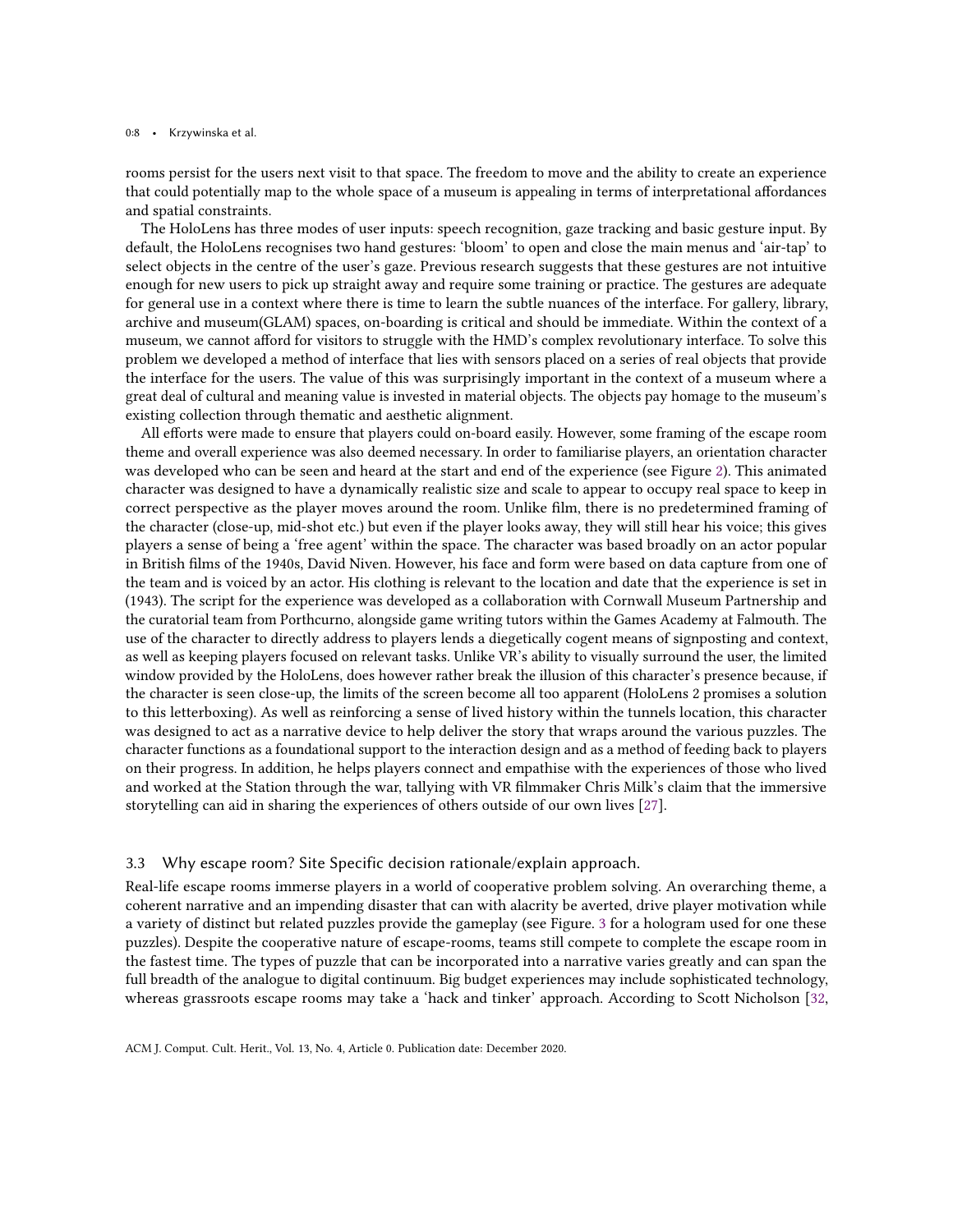From Immersion's Bleeding Edge to the Augmented Telegrapher • 0:9

<span id="page-8-0"></span>

Fig. 2. Orientation Character. Digital Artist: Micheal Gray

p. 3], the escape room format has been around since 2007. Real Escape Game, published by SCRAP is the first well-documented escape room and is still very popular today.

The current spike in the popularity of escape room experiences presents an opportunity for museums to appropriate the theory and practice of escape room design and development as a means of engaging audiences with the museum's collections. In addition, it may provide an additional income stream during off peak times and help bring in audiences that are often harder to reach. Experience seekers, as defined by The Audience Agency, are a coveted audience in the heritage sector. Experience seekers are typically digitally savvy, active on social media, searching for things to do and are happy to part with their disposable income in exchange for novel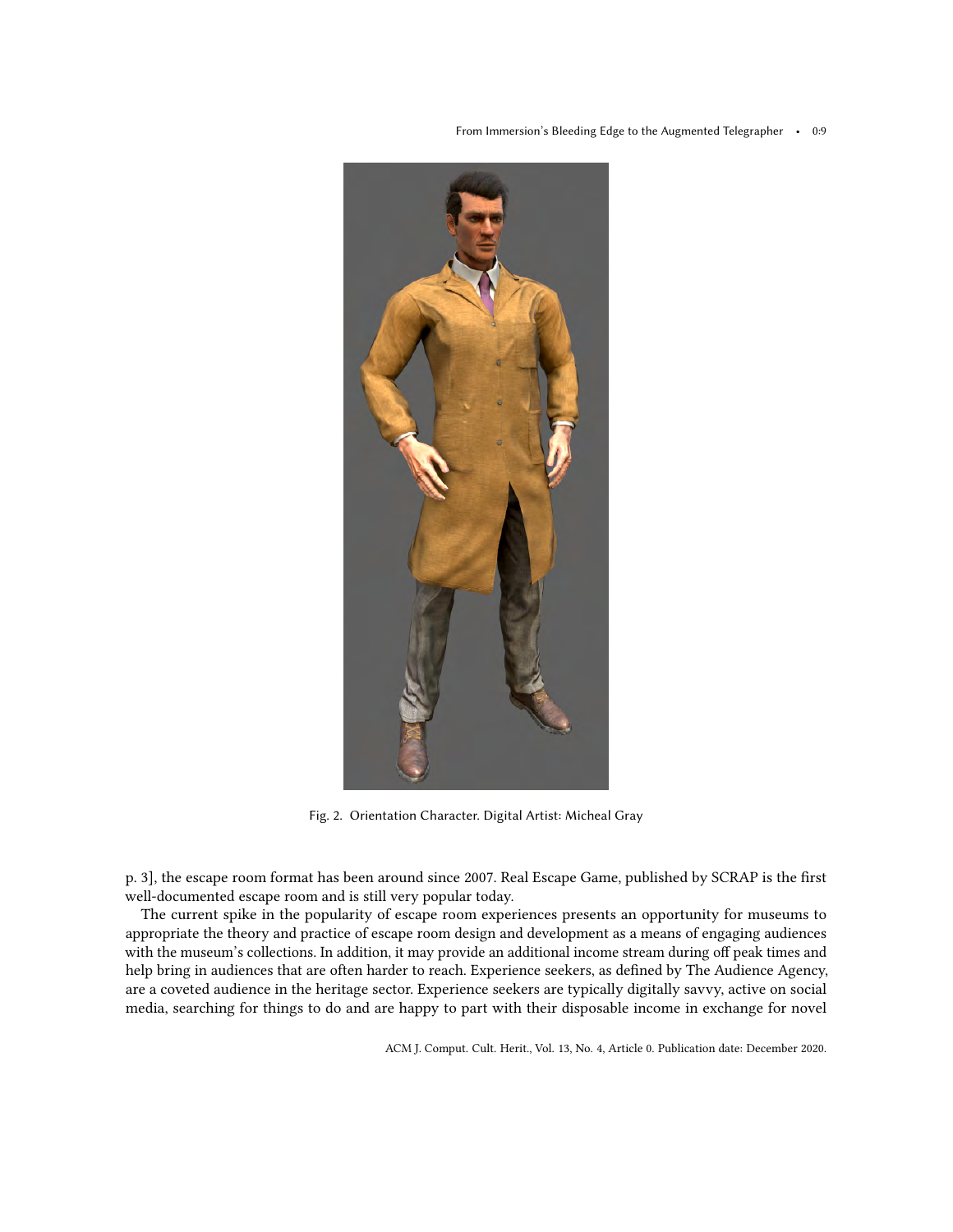<span id="page-9-0"></span>



experiences. Despite high engagement with museums, experience seekers often gravitate towards city centres. This poses a serious challenge for museums situated in more rural areas.

The decision to build a mixed reality escape room in the tunnels of Porthcurno Telegraph Museum was the outcome of several stakeholder meetings. These meetings focused on the question: how can a niche museum in an extremely remote and rural location entice 'experience seekers' to their location. In particular the museum is hard to reach with poor public transport networks and narrow roads. Many of the museum's visitors are families on holiday - rainy days are busy - or outside holiday periods, older people, often couples. Seeking sustainability and increased cultural relevance, the museum is looking therefore to supplement its offer with attractions that appeal to currently under-served visitor groups.

In the 1930s, Porthcurno telegraph station was a vital part of Great Britain's international communication infrastructure. It was deemed so important that within a few weeks of the war starting the decision was made to move the station underground and safe from enemy attack. Two hundred miners were employed to excavate two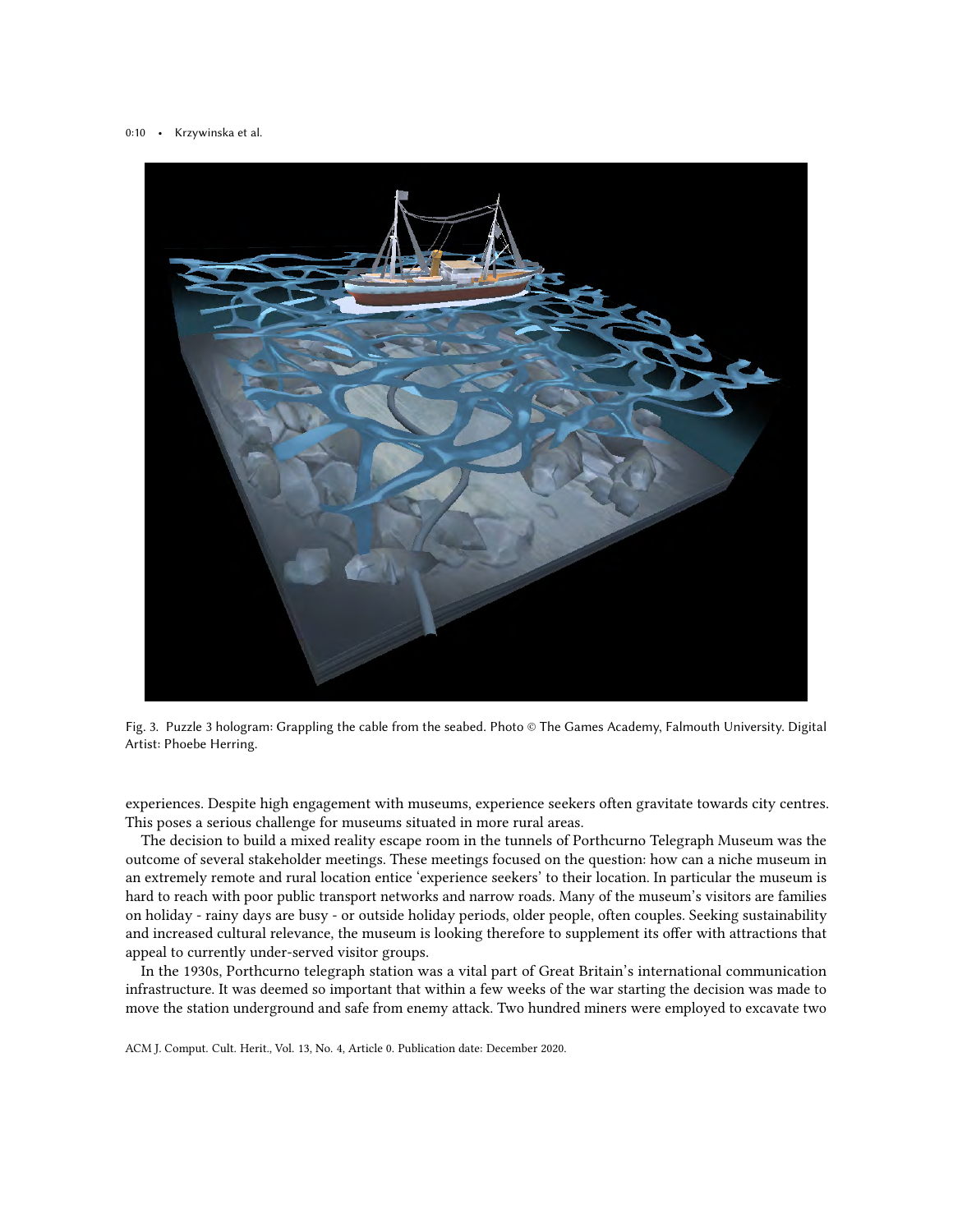large, bomb-proof tunnels in the side of the cliff where the operation of telegraph equipment could be carried out safely. The tunnels remain a key tourist attraction for the museum and provide a captivating setting for a mixed reality escape room. Visitors to the tunnels are confronted by walls of solid concrete and steel doors thick enough to withstand the full force of a bomb blast. They are led down dingey corridors with flickering lights and the strong smell of machine oil. Once in the tunnels, the space opens out and the museum's authentic, fully working automated relay station fills the air with the sound of clicking mechanisms, spinning wheels and the punching of tape. A more fitting mise en scéne for a mixed reality escape room would be very hard to find. On a more practical level, the current curated offering in the tunnels includes projected videos on the side of the tunnel walls. The artificial light of the tunnels is dim enough to facilitate projection and therefore, perfect for the holographic displays of the HoloLens. It was clear from very early on in the project that the environment was a very good fit for an escape room experience.

Escape rooms are inherently experiential and provide great affordances for learning. In GLAM contexts, visitors are often presented with glass cases full of untouchable artefacts. By contrast, through their combination of role-play, tactile and cognitive engagement sited within a historically resonant location, a very much more rounded experience enhanced through the use of real and digital props, audio, costume and narrative. This structured and augmented method is therefore more likely to feel more meaningful and personalised as players than simply as visitors. It also lines up with a constructivist model of learning that many museums are now looking to utilise [\[18\]](#page-19-19). We are now designing our evaluation of player experience to explore this further through the qualitative use of Personal Meaning Maps [\[13\]](#page-19-20).

### 3.4 Game Design Arc

The year is 1942. After receiving their acceptance letters and Id cards (tickets), Four recruits(players), arrive at the Cable and Wireless Cable Station at Porthcurno in Cornwall, UK, where the undersea communications cable that links the UK with other stations across the globe is located. Recruits are to be trained up as Augmented Telegraphers to aid in the British war-time international telecommunication efforts. Clothed in overalls and equipped with state-of-the-art, head-mounted training aids (HoloLens) they are inducted by way of a voice-over from a welcoming character into the day-to-day operation of telegraph equipment.

As recruits, they are responsible for relaying comms to and from the station and our international allies. Having no prior training in Morse code, the headsets use a holographic dichotomic diagram to support the encoding of characters into 'dits' and 'dahs' for transmission as Morse code. The recruits gain a handle on how to use Morse code and then repeat the task confidently (see top-left of Figure [4\)](#page-11-0). However, disaster strikes, a red light flashes, sirens sound, and all communications fail. Dramatic challenge is therefore introduced into the gamic experience.

Assisted by the headsets, the recruits must now use the available equipment to diagnose and support the repair of a break in the undersea intercontinental communications cable. A galvanometer (see top-right of Figure [4\)](#page-11-0) needs to be set up using parts scattered around the tunnels, and, once found and pieced together, the galvanometer is employed to measure the electrical resistance across the cable up to point where the break has occurred. Using a lookup table, the recruits must calculate the conversion from ohms to nautical miles and relay this value to the harbour using the field telephone (see bottom-left of Figure [6\)](#page-13-0). The phone and galvanometer pieces are real object, the phone a genuine object from the era and are each augmented by the headset. Based on the diagnosis, a cable repair ship locates and dredges the cable from the bottom of the ocean; which triggers a new hologram where the ship is seen on the sea and the recruits coordinate the repair using physical equipment supplemented by augmented imagery in the tunnels (see bottom-right of Figure [4\)](#page-11-0)

With the repairs complete, recruits can relay a vital message to Malta alerting them to an imminent danger thus saving the day. As finale and celebration of their contribution to the war effort, a holographic radio appears,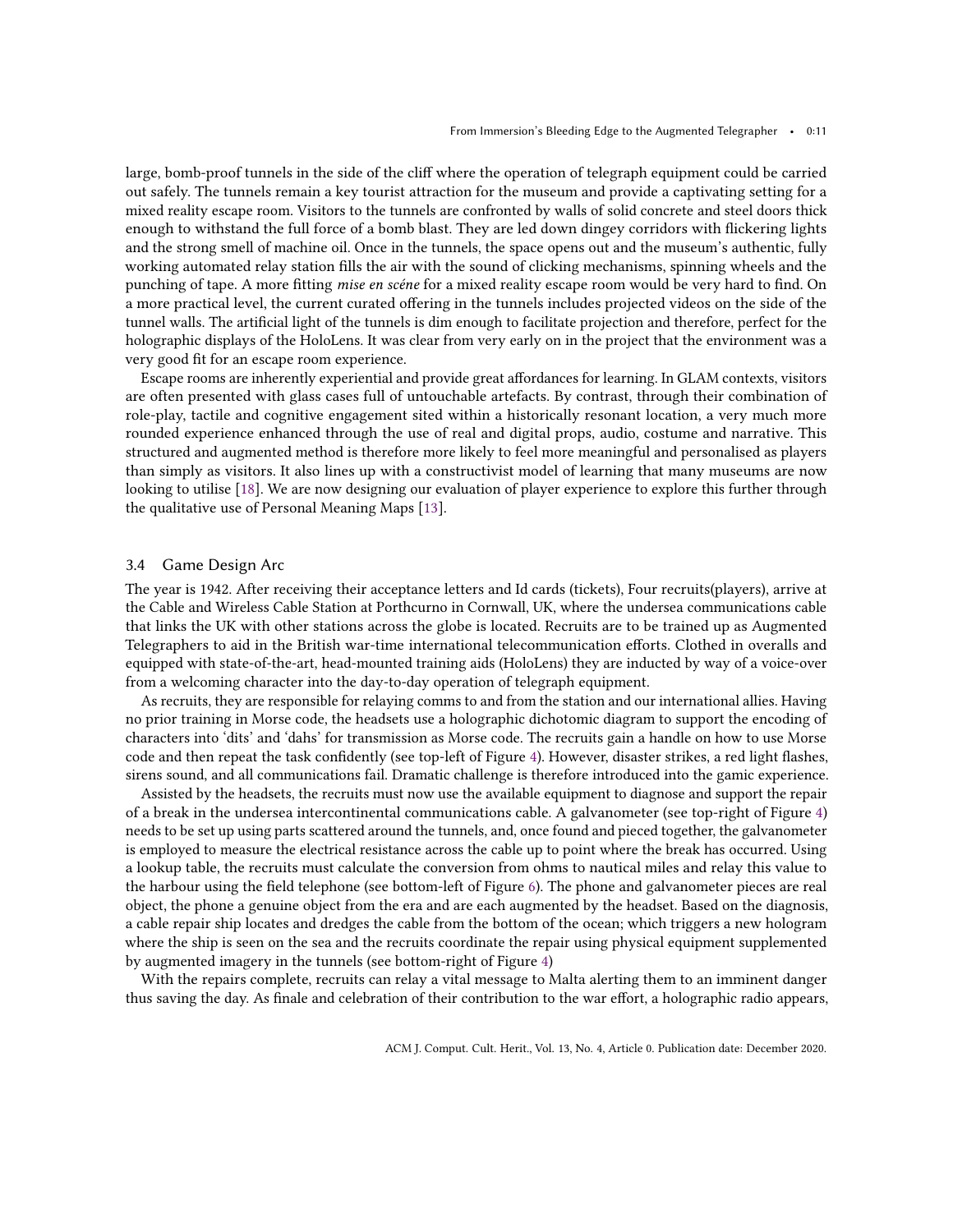<span id="page-11-0"></span>

Fig. 4. Description of images from left to right, top to bottom: (1) WiFi enabled physical Morse code key that interacts with the holographic dichotomic chart, (2) physical puzzle box and holographic exploded Galvanometer diagram, (3) holographic radio and falling telegrams, (4) and holographic cable ship with physical hand wheel to control the ship's grapnel. Photo © The Games Academy, Falmouth University.

begins to crackle as if being tuned, and big band jazz tune begins to play while indicating the resumption of communications, telegrams float down from the sky (see bottom-left of Figure [4\)](#page-11-0).

# 4 RESEARCH METHOD

# 4.1 Research Programme

The methodology underpinning this work applies a concurrent mixed-method research design. The case of the development and evaluation of the Augmented Telegrapher, reported in this article, forms the first part of a broader programme of participatory action research [\[21,](#page-19-21) [24,](#page-19-22) [26,](#page-19-23) [44\]](#page-20-10). This broader programme, at its core, applies the Deming-Shewart cycle [\[11,](#page-19-24) [43\]](#page-20-11): the principles of observe-plan-do-check-adjust (i.e., OPDCA). However, embedded within the particular case of the Augmented Telegrapher is a collection of qualitative and quantitative data collection methods which facilitate OPDCA. Namely, methods drawn from Human-Computer Interaction (HCI) including the use of focus groups, experiments, and TAM-style questionnaires assessed the efficacy of the installation from the perspective of end-users. This represents the check that leads to distillation of recommendations upon which the authors can then *act*. However, perhaps equally pertinent to the research question, is evaluating the process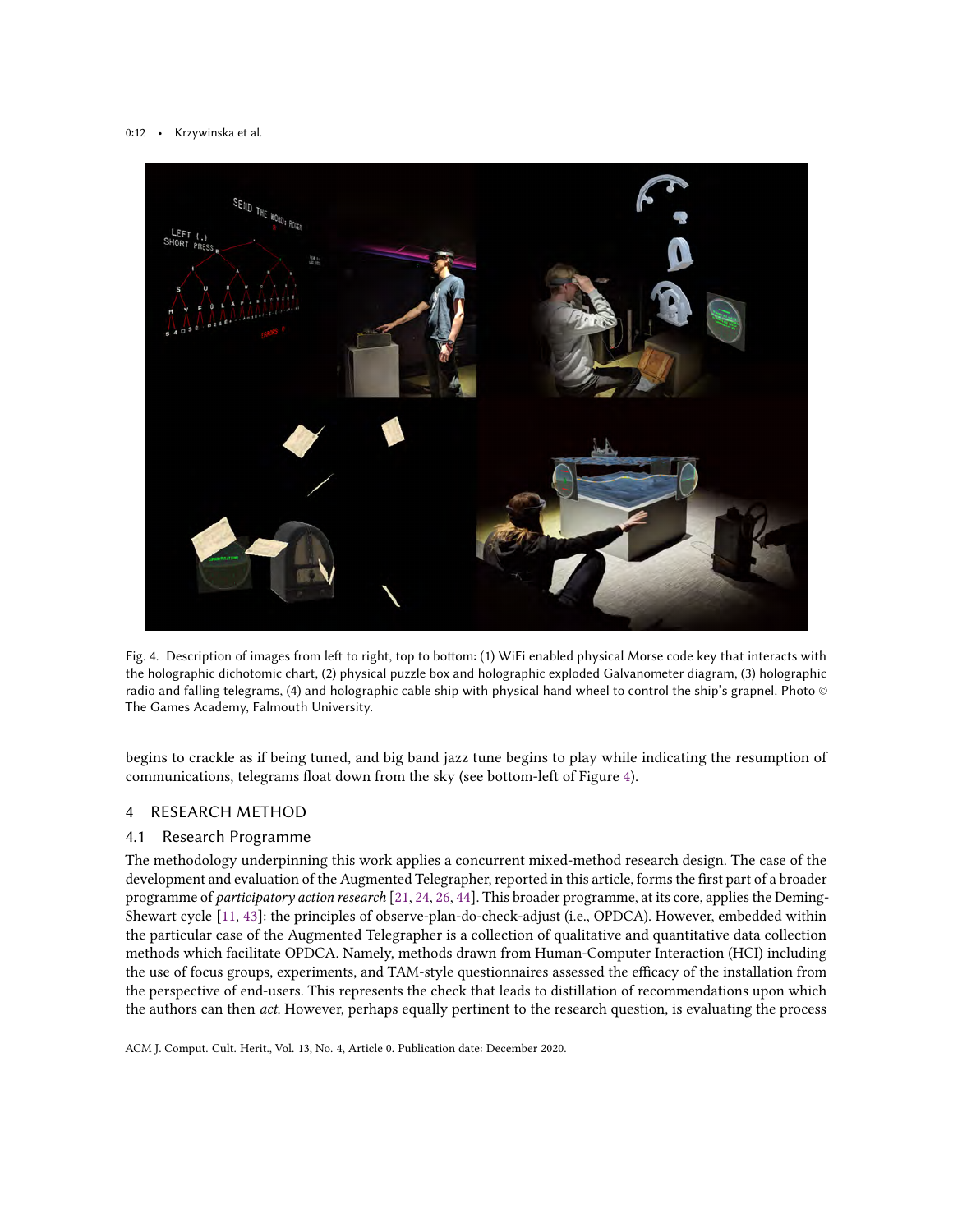<span id="page-12-0"></span>

Fig. 5. Diagram depicting the connectivity between the various components of the system.

of planning and doing in this interdisciplinary cross-sector context. That is, the effectiveness of the means in which the installation has been realised. To this end, autoethnographic reflections on working co-design practice and software engineering methods [\[12,](#page-19-25) [40,](#page-20-12) [42\]](#page-20-13) were collected from researcher-practitioners, developers, curators, and partners. Namely, through observation and discourse.

# 4.2 Development of the Augmented Telegrapher

Owing to the exploratory nature of the work and its emphasis on participatory and communal approaches, the development of the Augmented Telegrapher followed somewhat fluid set of practices drawing upon the methods the authors brought together from their respective disciplines and the evolving nature of the partnerships with the local museums. However, in order anchor this exploratory strategy, the creative approach to interdisciplinary working advocated by Molyneux [\[28\]](#page-19-26) was adopted alongside the co-design methods proposed by Sanders and Stappers [\[41\]](#page-20-14). Together these methods support collective creativity and sustainable forms of design that were informed through both dialogue and evidence gathering.

The result of initial user testing (reported in [TBC]), provide confirmation that the standard HoloLens One gestures were neither intuitive nor robust and required training and practice to master. To solve this problem, gesture driven input was vetoed in favour of a more tangible, tactile and haptic approach. A network of 'enchanted' and interconnected physical objects provide the core interfaces for interacting with Holograms (see figure [5\)](#page-12-0). Each object is fitted with a wifi enabled microcontroller and sensors. Interaction data from the objects is broadcast in realtime to each headset and the effects are visualised in the holographic world.

# 4.3 Experimental Pilot of the Augmented Telegrapher

Playtesting was practised throughout the development process (see Figure [6,](#page-13-0) in keeping with agile practices as used in the games industry (see [\[19\]](#page-19-27)). Typically, such playtests were designed to calibrate the technology, benchmark the performance of the hardware, and to observe gameplay. However, such playtests often revealed considerable insight into immersive interfaces. Following players reporting difficulty with the head-mounted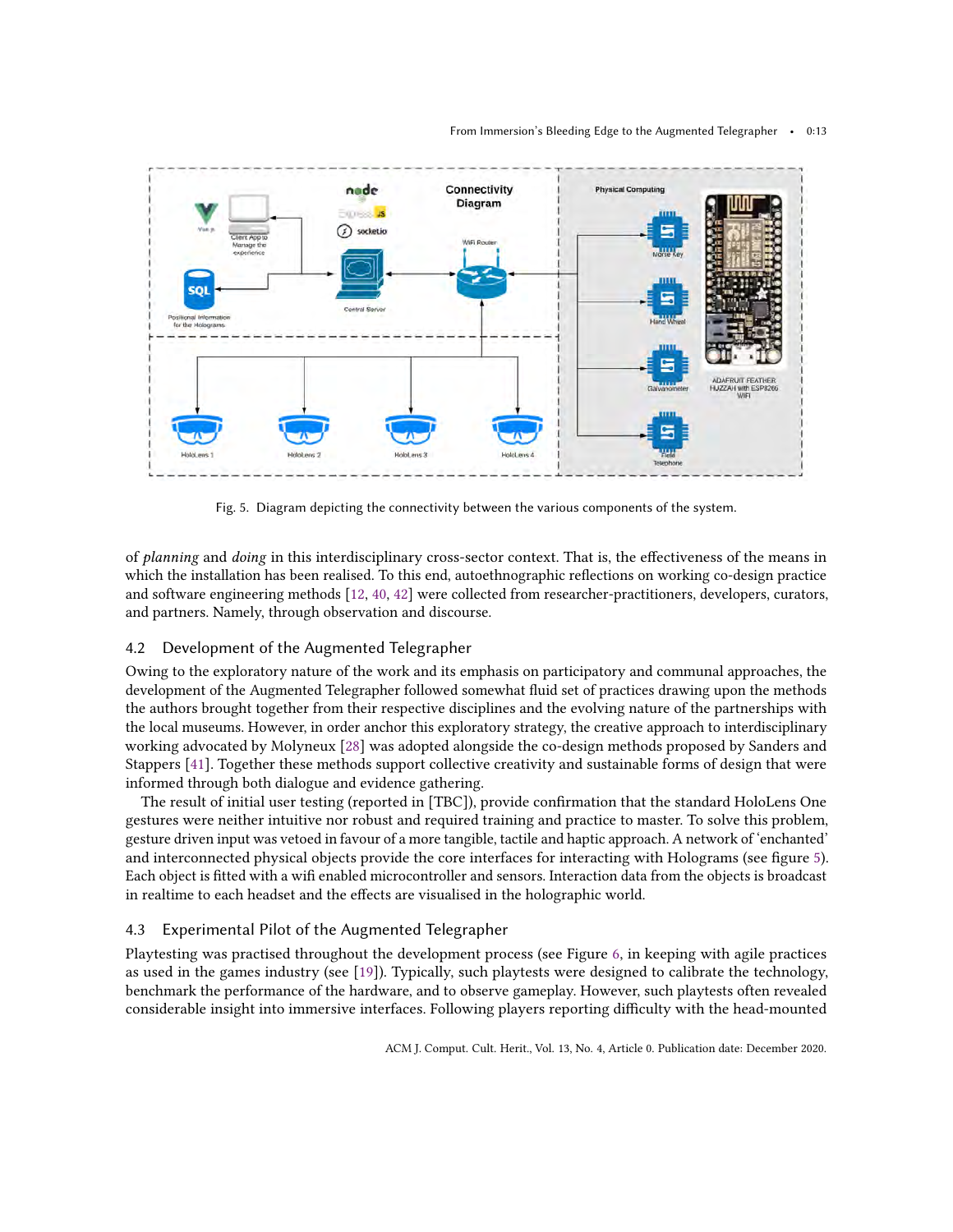<span id="page-13-0"></span>

Fig. 6. Description of images from left to right, top to bottom: (1) user testing in the Immersive Lab, (2) players collaborating to repair the undersea cable, (3) WWII field telephone with integrated sensors, (4) physical Morse code key in action. Photo © The Games Academy, Falmouth University.

display, an experimental pilot was conducted to compare two different interfaces for the Augmented Telegrapher. The gesture-based interface was compared to a tactile interface embedded into a series of replicas of items in the museum collection. A reversal A|B design was followed [\[5\]](#page-19-28). Thirty playtesters attempted to send a message using Morse code. They were randomly allocated to either the tactile interface or the gesture-based interface, eventually swapping over. After a short period of practice, they were tasked with sending the term 'AUGMENT'. Measures such as time required to complete the message and the number of errors made were recorded.

# 4.4 Private Viewing of the Augmented Telegrapher

To verify the efficacy of the Augmented Telegrapher, a private viewing was arranged. A total of 40 people from the local community (relative to the authors' institution) were invited to engage with the installation. Of these, 39 consented to completing the questionnaire. The questionnaire was interpreted through the lens of the Technology Acceptance Model [\[10\]](#page-19-29) using methods inspired by prior work in the area of augmented reality for cultural heritage (see [\[17\]](#page-19-30)). Participants were presented with a shortened questionnaire containing seven 5-point Likert-style questions. There was one question related to behavioural intention (i.e., intention to visit the museum) and two questions for each other factor in the model (i.e., perceived usefulness, perceived ease of use, and perceived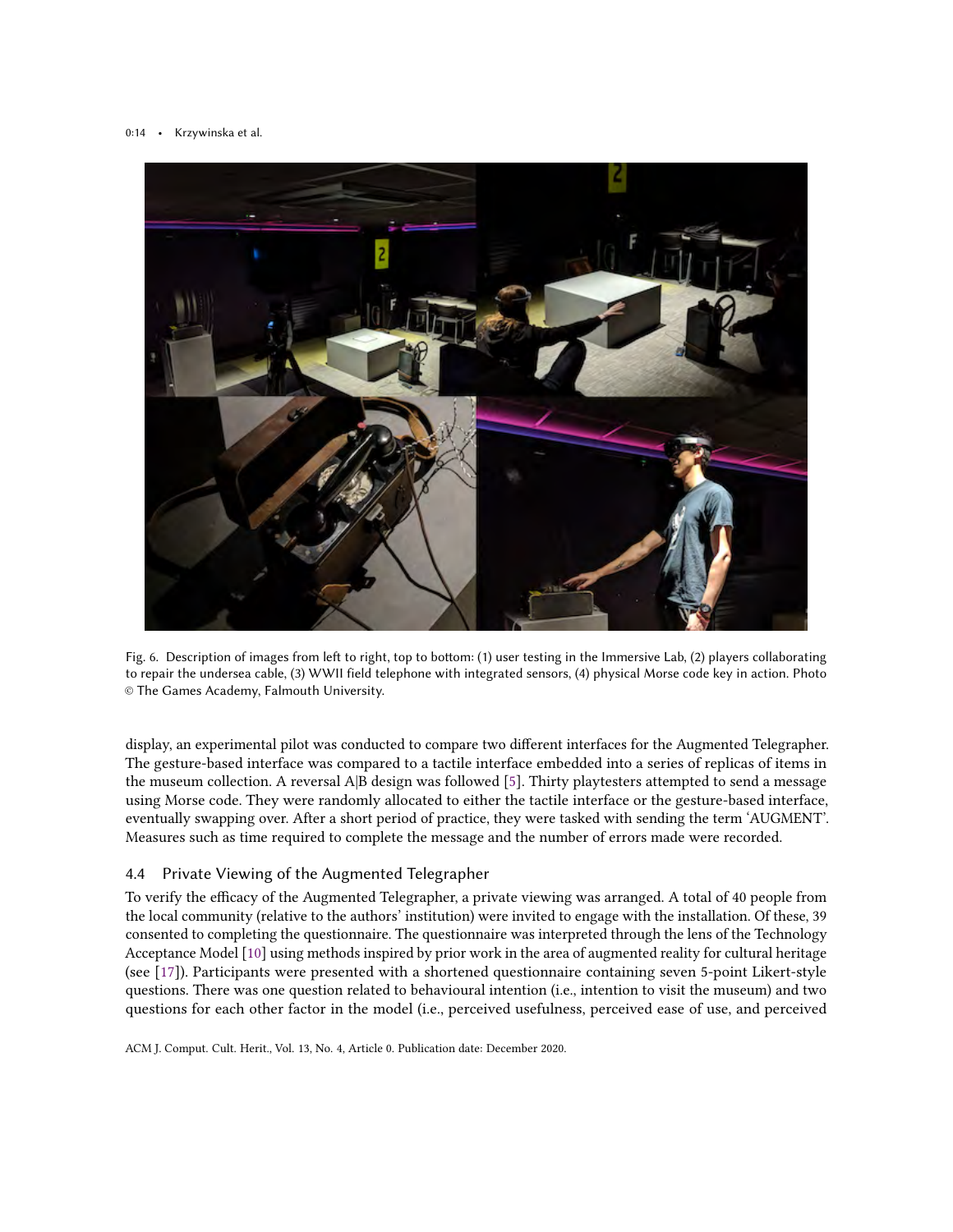<span id="page-14-0"></span>

| Measure               |    |    |         | Agree Neutral Disagree Mean Standard Deviation |
|-----------------------|----|----|---------|------------------------------------------------|
| Perceived Usefulness  | 34 |    | 4.539   | .600                                           |
| Perceived Ease of Use | 21 | 10 | 3.282   | .686                                           |
| Perceived Enjoyment   | 25 | 10 | 4 3.513 | .664                                           |
| Behavioural Intent    | 30 |    | 4.051   | .857                                           |
|                       |    |    |         |                                                |

Table 1. Results of an Analysis using the Technology Acceptance Model ( $N = 39$ )

enjoyment). Factor scores were computed using the mean of the responses. Given the 5-point scale, a response of three was considered neutral, whilst a response above was considered agree and a response below was considered disagree.

# 5 RESULTS

To validate this approach, a small usability study was carried out to compare task completion times between standard gestures and a custom physical interface. The task in question involved the participant spelling the word 'augmented' by traversing a holographic dichotomic Morse code chart. The findings of the study confirmed what we had observed from informal play testing. The custom tangible interface out performed the gestures considerably. The mean time required to complete the task (including those running out of time at 250 seconds) was 135 seconds ( $\sigma$  = 64.7) for the gesture-based interface and 92 seconds ( $\sigma$  = 43.1) for the tangible interface  $(p = .001, d = 1.32)$ . The mean number of data entry errors was 6.97 ( $\sigma = 4.0$ ) for gesture-based interface and 4.1  $(\sigma = 3.1)$  for the tangible interface ( $p = .002$ ,  $d = 1.24$ ).

The results of the private viewing are presented in Table [1.](#page-14-0) The respondents reflected the target audience identified with the museum and expressed as personae. They were aged between 18 and 38, with a mean of 21.36 and a standard deviation of 5.06. Approximately 18% were women. Based on the analysis of the questionnaire responses, <sup>76</sup>.9% of people who engaged with the installation believed it would encourage them to visit the museum. This suggests that such installations can encourage young people to visit museums. The lowest scores were perceived ease of use, which reflect the challenges of working with immersive technologies. The usability and comfort of the head-mounted displays were raised as key concerns by experienced users, with approximately 92% declaring that they used either augmented reality or virtual reality in the past. This raises the question of whether people with no experience have even more concern with these aspects of the technology.

# 6 DISCUSSION

- 6.1 Prescriptions for Planning an AR escape room learning experience:
	- Complement the museum's existing collections: co-design with the museum will help ensure a good fit;
	- Place emphasis on the learning through an experience, minimising mediation and narration (narrative should serve the experience);
	- Ensure that the team that has a sufficiently wide range of applied skills interaction designer, assets creators, programmers and curators;
	- Have a good fit between the space available and the content (think of the space as theatre design);
	- Design the escape room for 'experience seekers' as they are the group with whom the format is popular;
	- Make it clear what is interactable;
	- Have a team with experience of creating action-role play and alternate reality games;
	- Successful puzzle and problem solving task design demands a lot of testing with users.

There are therefore a range of risks: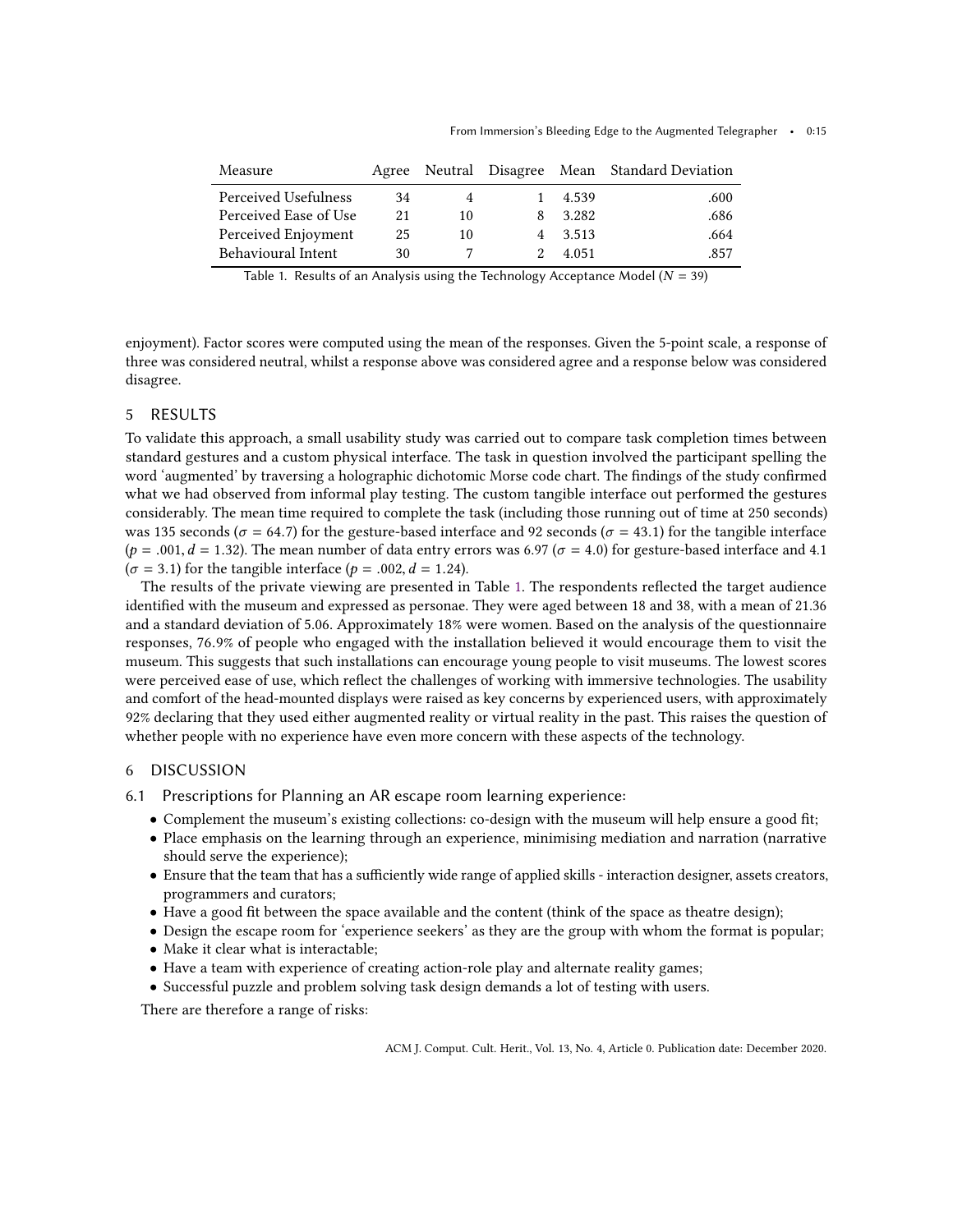### 0:16 • Krzywinska et al.

- Make it clear to players what is interactable and part of the experience and what is not (example);
- The playspace of escape rooms needs to be clearly demarcated for the player;
- High potential for failure (technology, design or implementation);
- Upkeep maybe high and outside the skills and/or resources of the museum;
- Distracting from the core values of the museum;
- Lacking long term sustainability (novelty value wears thin; technology fails or becomes obsolete);
- High cost of development (outside the reach of many small volunteer-led museums);
- Dissonance arising from conflicting aims of designers and museums (a good co-design workflow is crucial, see below).

# 6.2 Workflow for Effective Co-Design

Over the course of a three year development period, our workflow methods have become progressively refined. The current workflow that we have arrived at represents a more robust and well-suited structure for managing the co-design, development, and deployment of an innovative exhibit for heritage and museum contexts. The workflow is particularly relevant for projects that involve multiple stakeholders and multidisciplinary teams from differing industrial and institutional backgrounds, not just in terms of deploying technical skills but also in terms of organisation, values, focus, and philosophy.

It is worth noting that the workflow described below, at its core, inherits broad principles from Agile software development; principally, the fact that Agile can be both be tailored and respond to its situational context [\[37\]](#page-20-15). By necessity, some elements of our arrived-at structure are direct responses to the situational context, design features, and implementation of the Augmented Telegrapher 'Escape Room' project and another, similar project working across a number of museums. As such, while we believe the workflow offers a solid foundation, we would actively advocate that similar projects remain context sensitive and be ready to adapt their own specificities of collaboration.

6.2.1 Combining Perspectives. The workflow we have developed is divided into three stages: concepting, iteration, and delivery/implementation (see Figure [7](#page-16-0) for summary). The first part of the initial phase is the identification of the project's key performance indicators such that suitable, measurable means of data collection can be identified from which to derive that project's impact intentions. It is likely that, in addition to the goals that unite the project's stakeholders, each stakeholder will likely have a distinct lens on what they seek to gain from the project. It will improve project efficiency if all of these goals are made explicit during this first phase and that for each goal a specific data source and means of collection is identified. These methods of data capture can then be built into the project timeline from the start where most efficient and practical. We have found that pre-funding submission planning often sees a different mindset to that when the reality of interdisciplinary co-design delivery kicks in and this should be expected once the work begins in earnest. It is likely that this also recurs in different ways at each of the stages of development. Regular points of contact are crucial - it is tempting to get your head down as a developer into technical and design problems and paper-writing, but regular co-design meetings are key to sustaining effective co-design.

In support of this, throughout the entire design and development process we found workshops and focus groups to be invaluable means of guiding elements of the co-design process in a semi-structured and agile way. The concepting stage should include a number of workshops that operate as tools for arriving at agreements between stakeholder groups while also allowing each to have input in the process. During this initial Concept phase it is important to 'onboard' (meaning to integrate and familiarise team members) each stakeholder such that they get a deeper understanding of the others' focal framework, organisational structure and culture, and methods of working. It is likely that the onboarding process may need to be tailored somewhat for each stakeholder to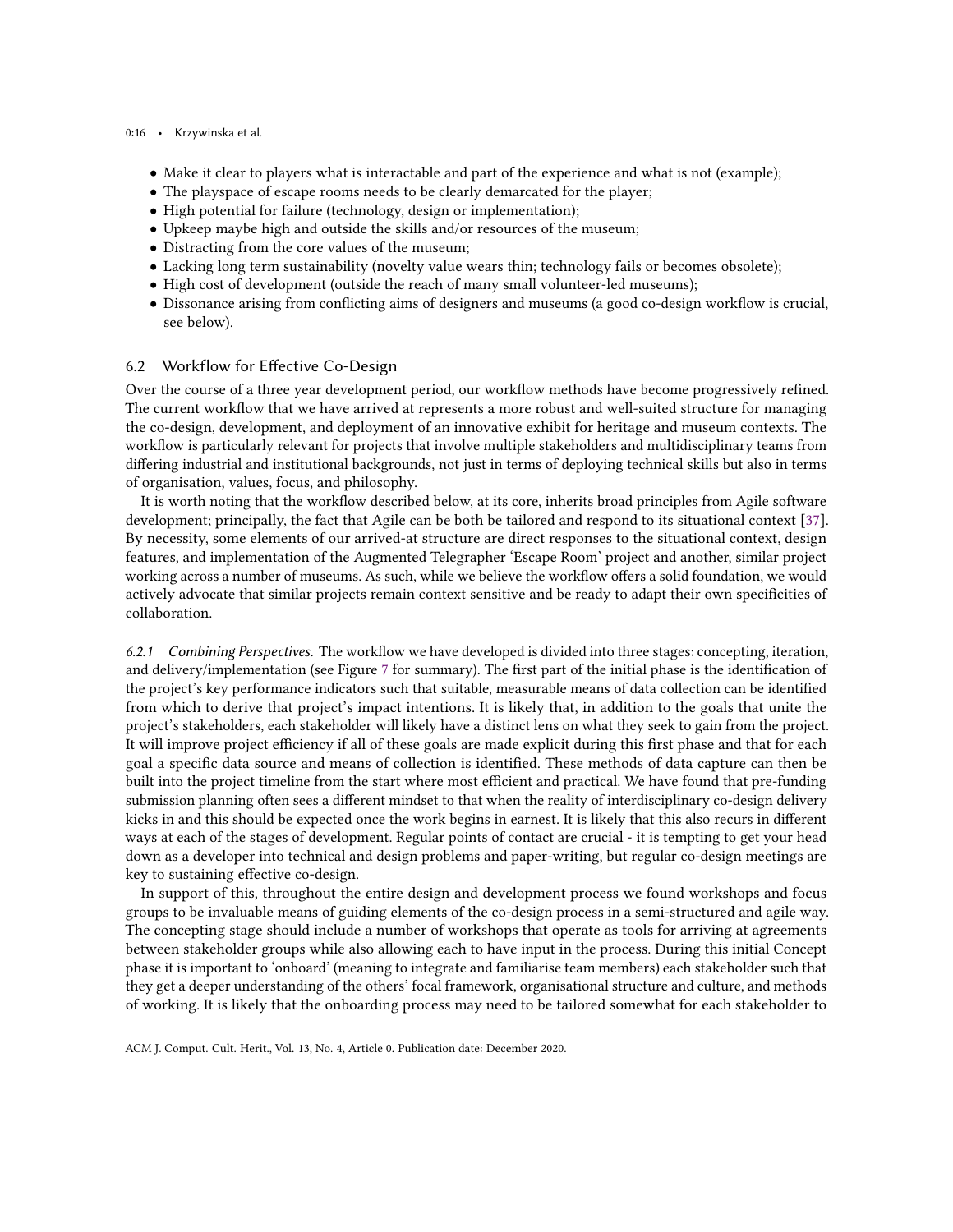<span id="page-16-0"></span>

|                  | <b>CONCEPT PHASE</b>                                                                                                                                                                  | <b>ITERATION PHASE</b>                                                                                                                         | <b>DELIVERY PHASE</b>                                                                                      |  |
|------------------|---------------------------------------------------------------------------------------------------------------------------------------------------------------------------------------|------------------------------------------------------------------------------------------------------------------------------------------------|------------------------------------------------------------------------------------------------------------|--|
| DATA             | · Identify KPb<br>· Identify value metrics<br>· Collule notes                                                                                                                         | Accessibility &<br>Usability<br>usability.<br>heuristic<br>testing<br><i>evaluation</i>                                                        | User.<br>Focus group for<br>public & missoum<br><b>Experience</b><br>stakeholders.<br>survey               |  |
| <b>TECHNICAL</b> | Idea generation<br>Feasibility Testing                                                                                                                                                | Massum Hearistic<br>Kit list & order<br>Evaluation:<br>Cade Review.<br>Raylow                                                                  | Deployment<br>Training<br>Miseum<br><b>ITIUS DUTT</b><br>Consultation<br>flat1<br><b><i>DALLY ROOM</i></b> |  |
| VALUE            | · Maseum co-design<br>Public focus<br>· Persona building<br><b>STOWD</b><br>· Multiple onboarding<br>· Approaches based on a<br>Consultation concept<br>museum's culture.<br>sign-pff | Museum space design<br>· Acceptance testing<br>· Focus groups<br>· Location-based sprint roviny<br>. Tech team to send museum regular lupdates | <b>Consultation</b> sign-off                                                                               |  |

#### Fig. 7. Outline of workflow

take into account differences in culture. We strongly recommend that onboarding is built into the timeline of the project, as it will save precious resources of time and energy later.

6.2.2 Sharing Contexts. As an example of this, we found there was some anxiety in some members of museum staff, particularly those who are public facing, around the adoption of, and working with, new technology with which they were unfamiliar and from which they felt excluded. It was therefore useful in our case to include a process of technology showcasing in our initial workshops with museum staff. This served multiple purposes, first allowing museum and partner staff to familiarize themselves with the devices that may be used in the final installation. This process of demystifying the technology and indeed demonstrating that the developers in the team were approachable helped somewhat to reduce their anxiety and gently introduce them to new skills and possibilities for their museums. Additionally, by showcasing experiences similar to that which could be achieved during the lifetime of the project, this process served an important role in expectation setting. We found wildly diverse expectations of what we were able to do technically and in the time available in the museums, particularly those which are staffed often exclusively by volunteers. In order that the co-design process runs smoothly, it is vitally important that all stakeholder groups have their expectations calibrated early on in terms of what is realistic and possible within the project constraints. This will help to minimise confusion, frustration, and disappointment while helping to provide fruitful ongoing conversations around the physical exhibit space, visitor flow, and manning by staff.

The museum teams response to exploring the technological possibilities is a guided tour around their offering and museum context. The museum team will talk through their exhibits, highlighting any areas they feel are under served or particular stories they would like to tell. Attention should be paid to the current audience that the museum attracts and the audience they with to attract with the experience to be designed. Ideally, a focus group made up of members of this target demographic would be convened and asked about what interests them in the current museum offering. They would also be asked about their thoughts on the potential stories and initial concepts for the experience. After this process, we found it helpful to formulate 'personas' (a fictional character made to represent a typical user) which will then go on to inform the design process.

Moving from concepting to iteration also has some pitfalls that can be avoided. For example, issues arose where a clear sign off from the museum was not in place; it is easy to assume that through the co-design concepting that there is agreement when, in fact, not all museum staff are involved are present. As such it is important that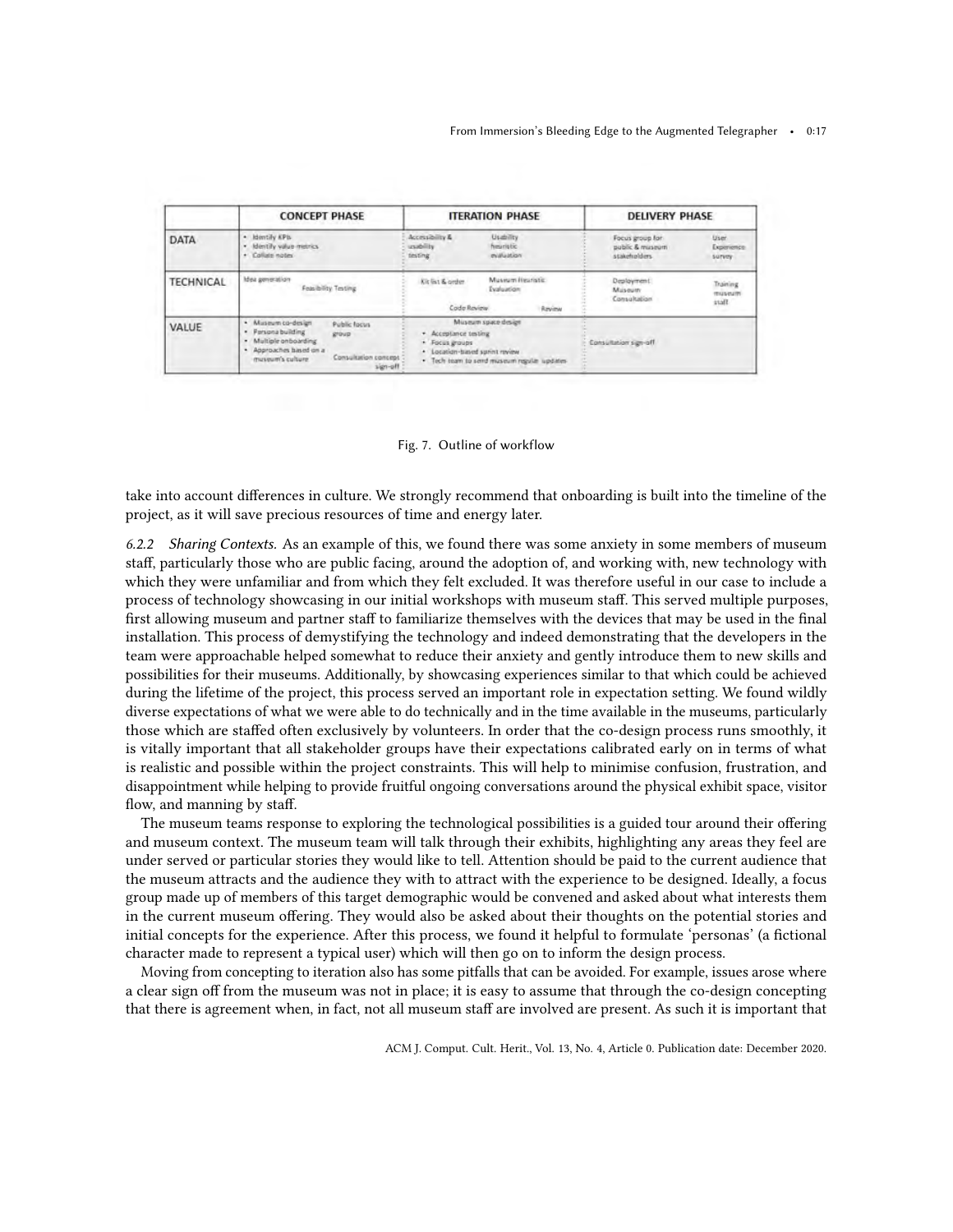#### 0:18 • Krzywinska et al.

the concept is agreed by stakeholders, with the caveat that emergence will arise through iteration and testing. This is where differences in culture become apparent most sharply - our iterative process was not fully clear to busy museum managers who often wanted certainty about the end product. We therefore developed a model whereby the museums 'sign-off' on a design so that the design trajectory retains some aspects of emergence relevant to the testing process but which also checked museum curators boxes around knowing what they will get. In this regard, we are not signing off a final design so much as an intended direction. It is important that all stakeholders understand that the design process is more akin to an image becoming less blurry over time than producing a detailed blueprint and sending it to be manufactured.

6.2.3 Maintaining Communication. The second, iteration phase is the longest phase in the workflow owing to the utility in giving as much time as possible to iterative cycles. The basic structure of this phase should absolutely follow an agile sprint structure of code, test, review. During this phase, the form of the artifact under development can change rapidly: as a result it becomes essential to build in regular points at which other stakeholders can be updated on the current state of development. Stakeholders should also be able to feedback on changes so as to have some purchase on the ongoing development. Without sufficient means of updating and receiving feedback from stakeholders, anxiety can develop as they begin to feel as though they have no control. It is convenient to place these points of feedback gathering at the end of sprints. Ideally feedback would be sought not just from museum staff and partners but also from representative samples of the target audience and the current museum audience (so as to manage any potential shifts in perception and behaviour from the existing user demographics). The lengths and number of sprints will be determined by the overall project timeline, but we recommend that stakeholders be able to feedback on development after major changes and that at least two user testing sessions be held from the midway point in the project. Users are often not used to seeing things in a prototype state and can be very led by visuals and confused by unclear interfaces. As such, early testing and feedback can be sought internally via heuristic evaluation by experts who are familiar with the technology and design process. There should also be room for some polishing in this phase after all the major features of the experience have been implemented and are functional. What remains to do in this phase is concerned mostly with making the experience as user friendly as possible and fixing any undiscovered bugs. User testing with the target audience takes a priority during this phase, with the aim of a new user being able to encounter the installation with as much knowledge as they would have in the real setting and being able to successfully navigate the entire experience. User testing should take place in situ if possible and feedback gathered with mixed methodologies.

The final phase is the delivery phase in which the experience is deployed in place. A means, or multiple means of gathering user feedback should be implemented such that the impact of the experience can be measured, ideally over a long period of time. During this phase the experience will get more user testing than at any time to date and this is likely and expected to reveal some issues. Users may report difficulties of understanding or interaction which can be addressed by changes in any part of the total user experience; in other words it is just as likely that the museum staff may need to address the flow of users through the space as it is that the technical team will need to add or change digital instructions or control schemes. As such, each team should keep in close communication when dealing with issues that arise; sometimes there may be multiple practical solutions to issues which would involve different teams and contain different costs. For example, it may be easier and cheaper to alter physical signage than to add a new tutorial to the digital experience.

### 7 CONCLUSION

The results suggest the following:

(1) placing the user at the centre of the design process, considering what immersive might mean to them in a museum context;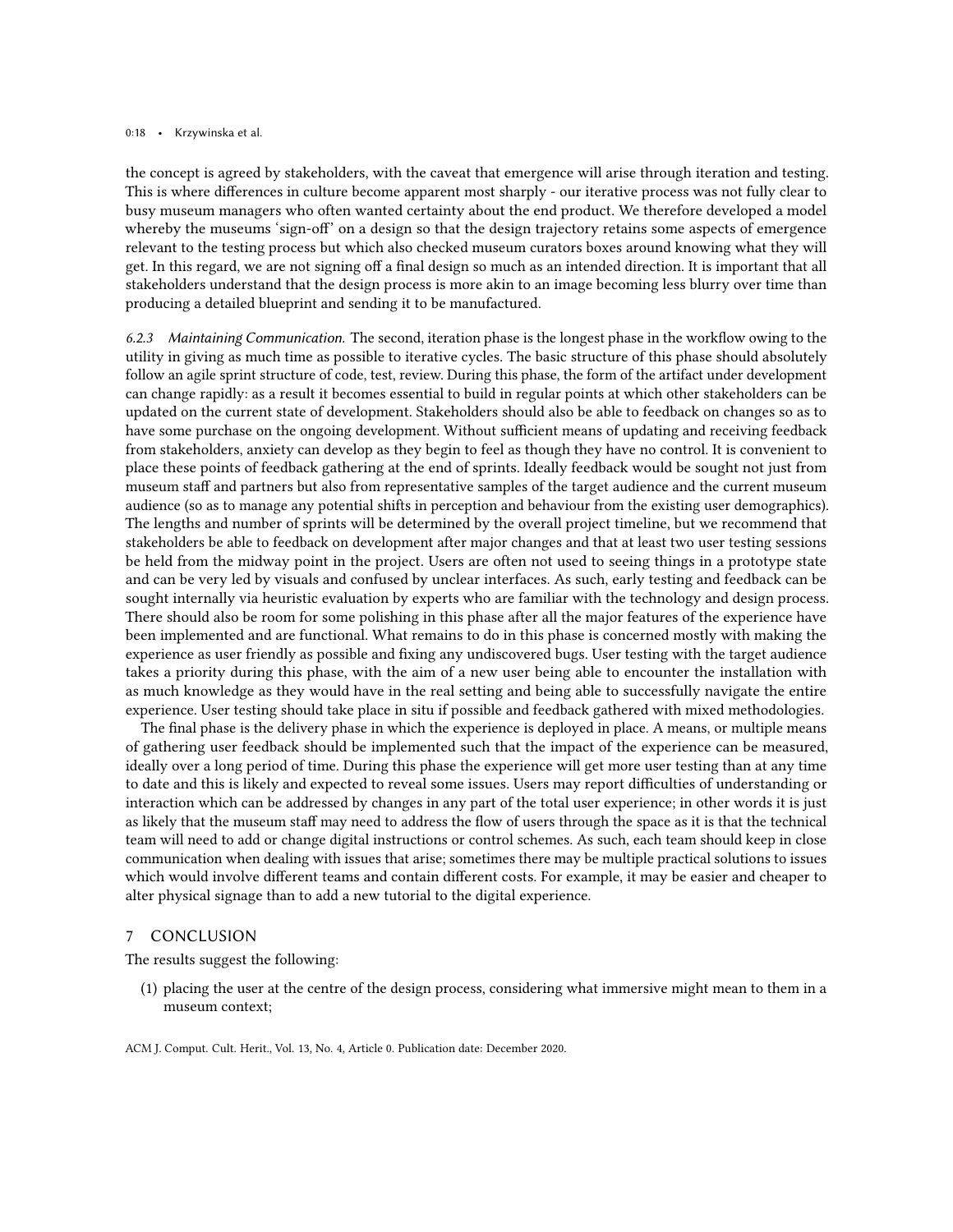- (2) actively adopt a constructivist model of education into the experiential, participatory/game design proposition (the goal is a heuristic, play-based understanding rather than a fact-based one);
- (3) remember that audiences in museums and heritage sites are heterogeneous, however museums might want to develop attractions that reach out to new or difficult to reach audiences;
- (4) employ game loops and narrative as methods to involve audiences and help span the gap between entertainment and education;
- (5) use methods that support interdisciplinarity and co-design across the divide between the heritage and creative industries sectors, rather than each working in parallel;

This article has set out some of the lessons learned across working as an interdisciplinary research team applying computing-based immersive design in the museum sector. Our aim is to support innovation, sustainability and increased visitor engagement in the sector and we hope our evaluation of our learning will help in that aim. To summarise, our prescriptions and the concerns that arise from our work coalesce around three main areas: 1. strategies and approaches to interpretation representation. 2. issues arising from approaches to design authorship. 3. The high risk of working with complex technologies. The first of these coincides with ideological and hermeneutic concerns about who represents what and to whom: we can call this out as interpretational bias and it is inherent in all meaning-making. In experience design we cannot avoid this issue as interpreting history is always partial. Virtual and Augmented Reality is in this sense no different to other media and yet it can be regarded as even more problematic because its formal and medial properties places the user perceptually in a pre-structured point of view. Such strong interpretational placement may also go against constructivist modalities of education, unless the content is conceptualised to mitigate against this. This is however balanced against the medium's ability to place the user in a place at a given time to create a strong sense of being there. If is therefore up to designers and curators to be aware of this.

Second, because in a museum context, practice-based researchers must by necessity co-design with partners, there is always a risk that a concept can be diluted and dulled. However, much as is the case with anyone working in a commercial context, there are multiple drivers in play which work against both a single-minded authorial vision or a 'waterfall' approach (even if museums might desire a clear vision of the 'product' from the get go). It is therefore important for everyone to go into the relationship knowing that any new permanent feature of a collection will have to be sanctioned and signed off by both curators and their visitors. This does make the design and technical work risky as agendas may differ. Differences in ways of working and culture between software developers and the heritage sector are highly likely to come to the fore and are best planned for. Variations in literacies and technicities does however mean that everyone involved gets a new perspective on their practices and this interdisciplinarity, particularly where trust is high, can lead to both innovation and a strong bridge across the divides.

Third, and finally, small museums may not have the resources to mobilise new immersive technologies that are expensive and which present a high-risk of failure. As such we argue that it is vital that new platforms and pipelines are developed to support such museums to enter the digital immersive economy. For this to happen there must be collaboration and partnership with universities who have the skills and experience with the design and development of immersive experiences and we hope to have helped facilitate this through this evaluation and development of this collaborative methodology.

# ACKNOWLEDGMENTS

This work is funded through grants from the UK's Arts and Humanities Research Council (AH/R009406/1 and AH/S01053X/1) as part of the 'Next Generation Immersive Experiences' programme as well as from the UK's Coastal Communities Fund (CC FR5078) as part of 'Round 5 England: Cornwall wAVE — Augmented & Virtual Experiences'.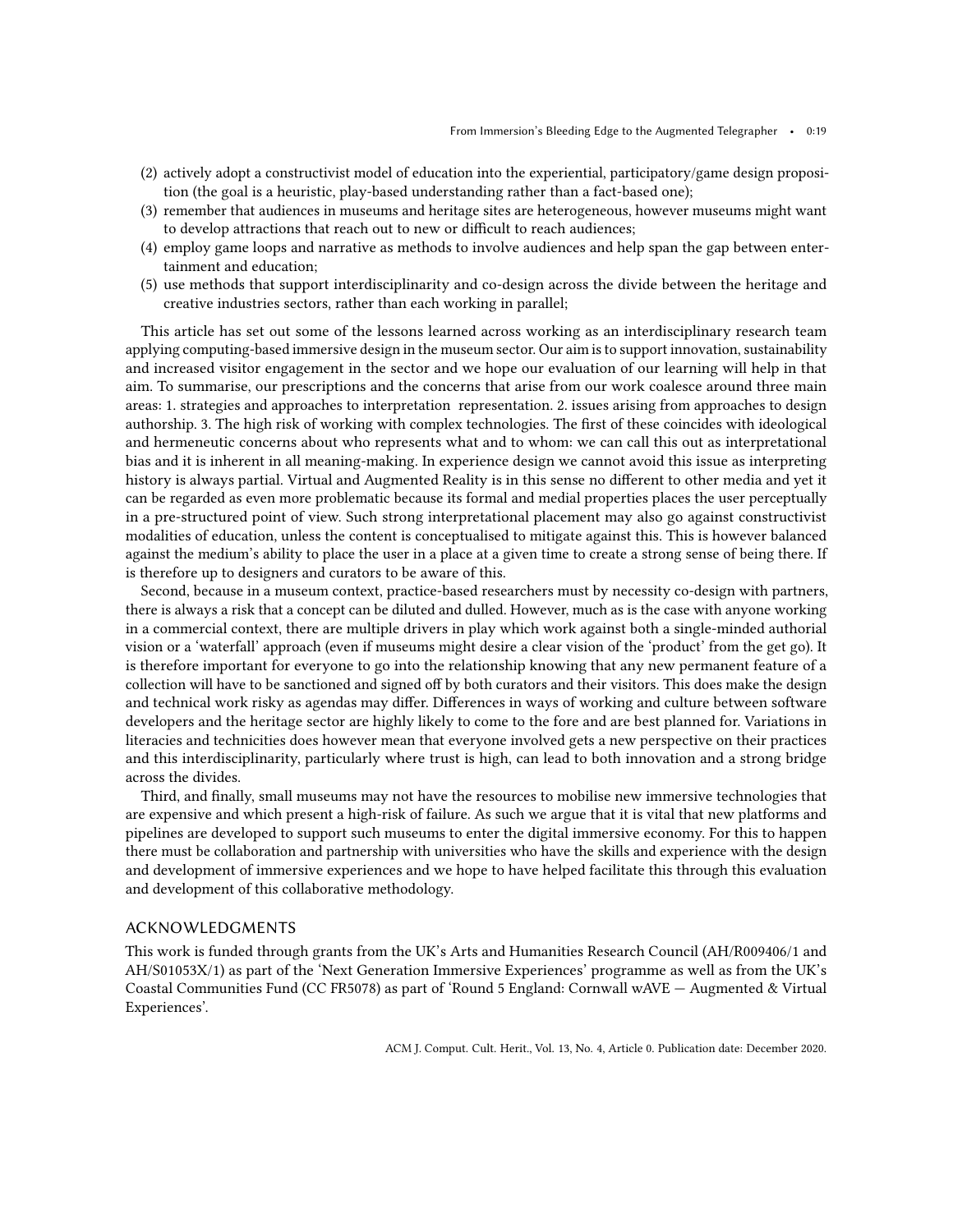#### 0:20 • Krzywinska et al.

### REFERENCES

- <span id="page-19-8"></span>[1] Jonathan Barbara. 2020. Classification of Gameplay Interaction in Digital Cultural Heritage. In Proceedings of Digital Games Research Association Conference.
- <span id="page-19-3"></span>[2] Mafkereseb Kassahun Bekele, Roberto Pierdicca, Emanuele Frontoni, Eva Savina Malinverni, and James Gain. 2018. A survey of augmented, virtual, and mixed reality for cultural heritage. Journal on Computing and Cultural Heritage (JOCCH) 11, 2 (2018), 1-36.
- <span id="page-19-15"></span>[3] Agiatis Benardou, Erik Champion, Costis Dallas, and Lorna M Hughes. 2017. Introduction: a critique of digital practices and research infrastructures. In Cultural heritage infrastructures in digital humanities. Routledge, 1–14.
- <span id="page-19-9"></span>[4] Boyan Bontchev et al. 2015. Serious games for and as cultural heritage. Digital Presentation and Preservation of Cultural and Scientific Heritage V (2015), 43–58.
- <span id="page-19-28"></span>[5] Paul Ed Cairns and Anna L Cox. 2008. Research methods for human-computer interaction. Cambridge University Press.
- <span id="page-19-16"></span>[6] Erik Champion. 2005. What is culture in a virtual heritage environment. In Proceedings of The Archaeology and Computer Conference.
- <span id="page-19-2"></span>[7] Erik Champion. 2010. Playing with the Past. In Playing with the Past. Springer, 129-155.
- <span id="page-19-5"></span>[8] Erik Champion. 2015. Defining cultural agents for virtual heritage environments. Presence: Teleoperators and Virtual Environments 24, 3 (2015), 179–186.
- <span id="page-19-6"></span>[9] Eugene Ch'ng, Yiyu Cai, and Harold Thwaites. 2018. Special issue on VR for culture and heritage: the experience of cultural heritage with virtual reality: guest editors' introduction. Presence: Teleoperators and Virtual Environments 26, 03 (2018), iii-vi.
- <span id="page-19-29"></span>[10] Fred D Davis. 1989. Perceived usefulness, perceived ease of use, and user acceptance of information technology. MIS quarterly (1989), 319–340.
- <span id="page-19-24"></span>[11] W Edwards Deming. 1986. Out of the Crisis. MIT press.
- <span id="page-19-25"></span>[12] Yvonne Dittrich. 2002. Doing Empirical Research on Software Development: Finding a Path between Understanding, Intervention, and Method Development.. In Social thinking-Software practice. 243–262.
- <span id="page-19-20"></span>[13] John H Falk and LD Dierking. 2003. Personal meaning mapping. Museums and creativity: A study into the role of museums in design education (2003), 10–18.
- <span id="page-19-0"></span>[14] John H Falk, Lynn D Dierking, and Marianna Adams. 2011. Living in a Learning Society: Museums and Free-Choice Learning. In A companion to museum studies, Sharon Macdonald (Ed.). Blackwell, Oxford.
- <span id="page-19-1"></span>[15] John H Falk, Theano Moussouri, and Douglas Coulson. 1998. The effect of visitors 'agendas on museum learning. Curator: The Museum Journal 41, 2 (1998), 107–120.
- <span id="page-19-4"></span>[16] Juan Camilo González Vargas, Ramon Fabregat, Angela Carrillo-Ramos, and Teodor Jové. 2020. Survey: Using Augmented Reality to Improve Learning Motivation in Cultural Heritage Studies. Applied Sciences 10, 3 (2020), 897.
- <span id="page-19-30"></span>[17] Anne-Cecilie Haugstvedt and John Krogstie. 2012. Mobile augmented reality for cultural heritage: A technology acceptance study. In 2012 IEEE international symposium on mixed and augmented reality (ISMAR). IEEE, 247–255.
- <span id="page-19-19"></span>[18] G.E Hein. 2011. Museum Education. In A companion to museum studies, Sharon Macdonald (Ed.). Blackwell, Oxford.
- <span id="page-19-27"></span>[19] Clinton Keith. 2010. Agile game development with Scrum. Pearson Education.
- <span id="page-19-10"></span>[20] Jenny Kidd and Eva Nieto. 2019. Immersive Experiences in Museums, Galleries and Heritage Sites: A review of research findings and issues. In PEC Discussion Papers in Arts, Culture and Public Service Broadcasting. Creative Industries Policy and Evidence Centre (PEC), Article 2.
- <span id="page-19-21"></span>[21] Sara Kindon, Rachel Pain, and Mike Kesby. 2007. Participatory action research approaches and methods: Connecting people, participation and place. Vol. 22. Routledge.
- <span id="page-19-13"></span>[22] Geoff King and Tanya Krzywinska. 2006. Tomb raiders and space invaders: Videogame forms and contexts. IB Tauris.
- <span id="page-19-14"></span>[23] Matthew Lombard and Theresa Ditton. 1997. At the heart of it all: The concept of presence. Journal of computer-mediated communication 3, 2 (1997), JCMC321.
- <span id="page-19-22"></span>[24] Alice McIntyre. 2007. Participatory action research. Vol. 52. Sage Publications.
- <span id="page-19-11"></span>[25] Alison McMahan. 2003. Immersion, engagement, and presence: A method for analyzing 3-D video games. In The video game theory reader, Mark J.P. Wolf and Bernard Perron (Eds.). Routledge, 89–108.
- <span id="page-19-23"></span>[26] Robin McTaggart. 1997. Participatory action research: International contexts and consequences. Suny Press.
- <span id="page-19-18"></span>[27] C Milk. 2015. How virtual reality can create the ultimate empathy machine [Video file]. [https://www.ted.com/talks/chris\\_milk\\_how\\_](https://www.ted.com/talks/chris_milk_how_virtual_reality_can_create_the_ultimate_empathy_machine) [virtual\\_reality\\_can\\_create\\_the\\_ultimate\\_empathy\\_machine.](https://www.ted.com/talks/chris_milk_how_virtual_reality_can_create_the_ultimate_empathy_machine)
- <span id="page-19-26"></span>[28] Jeanie Molyneux. 2001. Interprofessional teamworking: what makes teams work well? Journal of interprofessional care 15, 1 (2001), 29–35.
- <span id="page-19-17"></span>[29] Lidunn Mosaker. 2001. Visualising historical knowledge using virtual reality technology. Digital creativity 12, 1 (2001), 15–25.
- <span id="page-19-12"></span>[30] Victor Nell. 1988. Lost in a book: The psychology of reading for pleasure. Yale University Press.
- <span id="page-19-7"></span>[31] Vinh T Nguyen, Kwanghee Jung, SeungChul Yoo, Seungman Kim, Sohyun Park, and Melissa Currie. 2019. Civil War Battlefield Experience: Historical event simulation using Augmented Reality Technology. In 2019 IEEE International Conference on Artificial Intelligence and Virtual Reality (AIVR). IEEE, 294–2943.